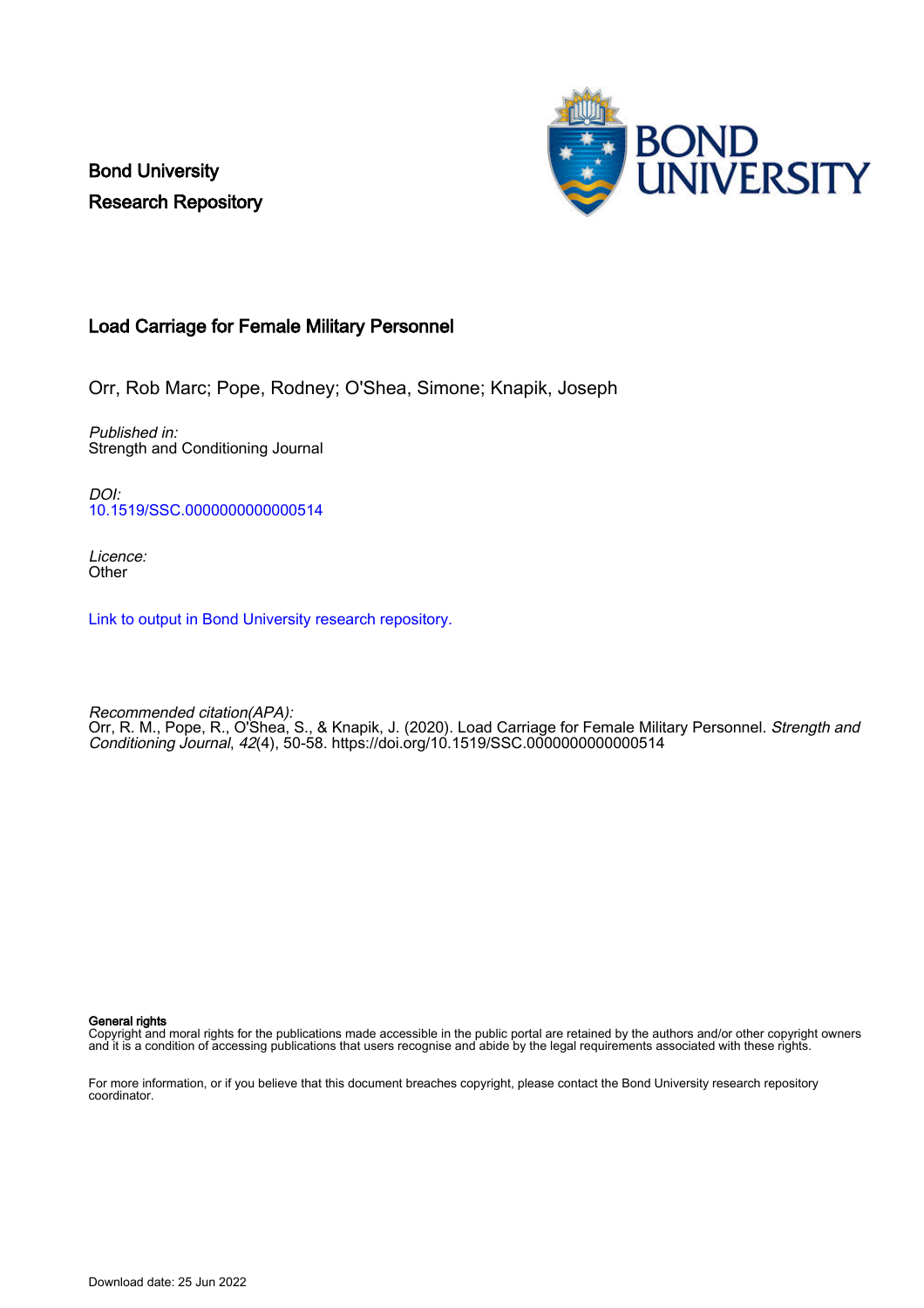# **Load Carriage for Female Military Personnel**

<sup>1,2</sup>Dr Robin M. Orr, <sup>1,3</sup>Dr Rodney P. Pope, <sup>3</sup>Dr Simone O'Shea & <sup>4</sup>Dr Joseph J. Knapik

 *Tactical Research Unit, Bond University Faculty of Health Sciences and Medicine, Bond University Faculty of Science, Charles Sturt University US Army Research Institute of Environmental Medicine; Henry M Jackson Foundation for the Advancement of Military Medicine*



Associate Professor Robin Orr (PhD, MPhty, BFET, TSAC-F) - Corresponding Author: Bond Institute of Health and Sport Bond University Gold Coast, QLD 4226 Ph: 61 (0) 7 5595 4448 Mob: 61 (0) 468 646 027 Email: [rorr@bond.edu.au](mailto:rorr@bond.edu.au)

Current positions: Rob is an Associate Professor of Physiotherapy at Bond University and Lead of the Bond University Tactical Research Unit, a Human Performance Officer in the Australian Army Reserve and Editor of the Tactical Strength and Conditioning TSAC Report.



Professor Rodney Pope (PhD, BAppSc(Phty), GradDipPsychStud) Faculty of Science Charles Sturt University Albury, NSW 2640 Ph: 61 (0) 2 6051 9247 Mob: 61 (0) 403417564 Email: [rpope@csu.edu.au](mailto:rpope@csu.edu.au)

Current position: Rod is a Professor of Physiotherapy at Charles Sturt University and an Honorary Adjunct Professor with the Bond University Tactical Research Unit.

1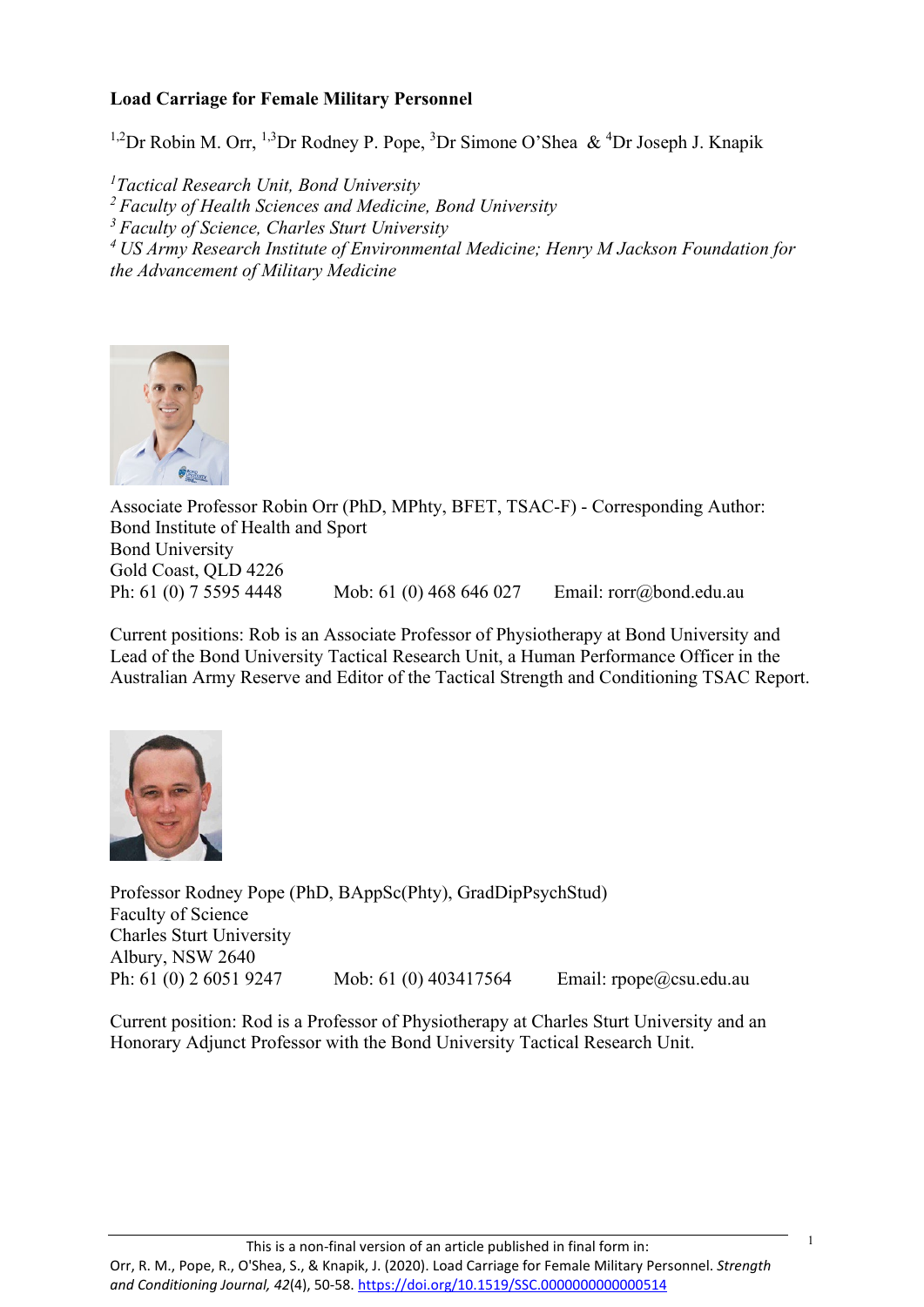

Dr Simone O'Shea (PhD, BPhysio(Hons)) Faculty of Science Charles Sturt University Albury, NSW 2640 Ph: 61 (0) 2 6051 9234 Mob: 61 (0) 410616813 Email: [soconnor@csu.edu.au](mailto:soconnor@csu.edu.au)

Current position: Simone is a Lecturer in Physiotherapy at Charles Sturt University and also works clinically as a Physiotherapist for women during the childbearing.



Joseph J Knapik (ScD, CSCS, FACSM) Senior Epidemiologist/Research Physiologist US Army Research Institute of Environmental Medicine Natick Massuettes, USA Henry M Jackson Foundation for the Advancement of Military Medicine Bethesda, Maryland, USA

Current Position: Joe is a Senior Epidemiologist/Research Physiologist at the US Army Research Institute of Environmental Medicine, and Henry M Jackson Foundation for the Advancement of Military Medicine, and Honorary Adjunct Professor with the Bond University Tactical Research Unit.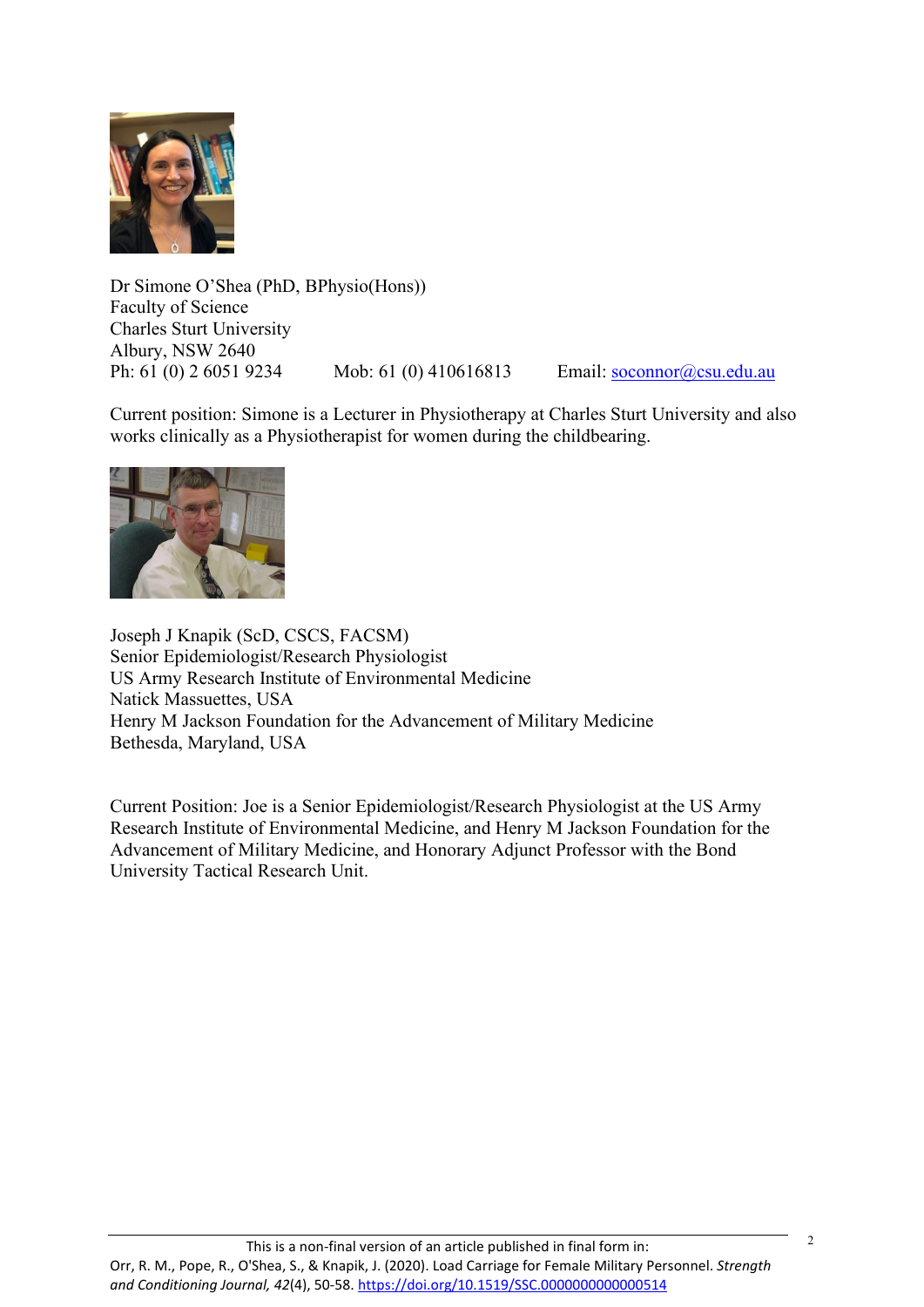## **Load Carriage for Female Military Personnel**

## **ABSTRACT**

This paper reviews the physiological, biomechanical, and health impacts of load carriage on the female soldier and includes issues impacting on the female athlete and hence female soldier. Physiological factors, (e.g., mass, strength, and aerobic endurance), and biomechanical factors (e.g., forward trunk lean, and step length) have the potential to increase the energy cost of load carriage and injury risk. Optimal load carriage conditioning guidelines are presented while considering issues specific to the female soldier, including the female athlete triad and pelvic floor muscle dysfunction which can likewise reduce performance and increase injury risk.

**Key words:** tactical athlete; soldier; armed forces; injury; ruck march; female athlete.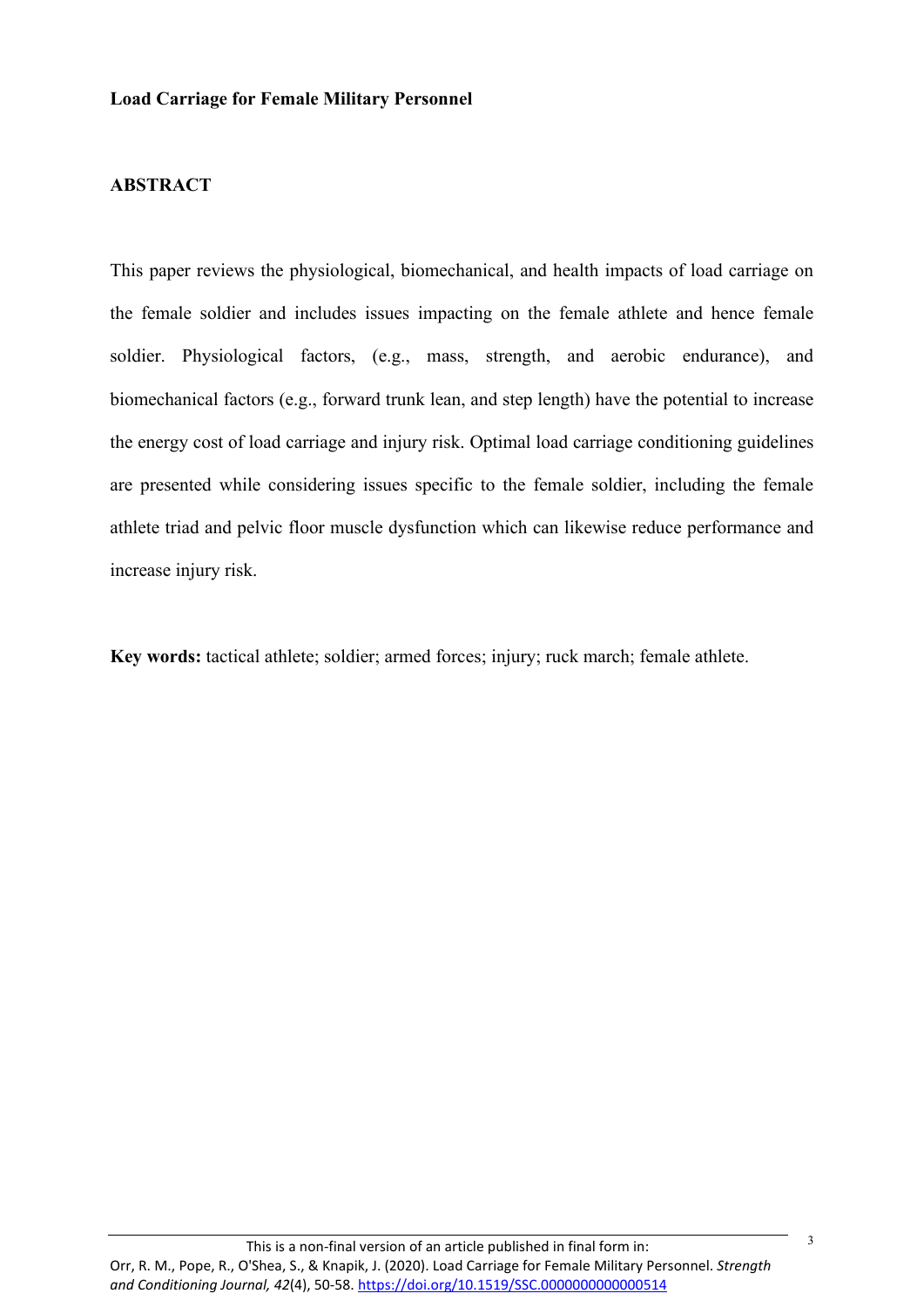## **LOAD CARRIAGE AND THE FEMALE SOLDIER**

### **INTRODUCTION**

With the removal of sex restrictions from military combat trades (65), the numbers of women serving in defense forces are growing (19) and there has been an increase in female soldiers engaged in combat (9), receiving awards for combat actions (94), and becoming combat fatalities (94). While on combat operations soldiers, regardless of sex, are required to carry heavy loads; loads that history would indicate are increasing (47, 70). These carried loads include vital stores, ammunition and equipment, and can exceed 45 kg on combat operations  $(20, 75)$ .

Considering these loads, females are, on average, about 13 kg lighter than men and have about 35% less muscle mass (36). As such, a set combat load (e.g. 45 kg) carried by a female soldier could equate to a much higher load relative to body or muscle mass when compared to their male counterpart. Earlier research by Orr et al. (75), prior to the removal of sex restrictions from combat roles, found that female soldiers carried similar relative loads (% of body mass) when compare to male soldiers, but significantly lighter absolute loads. With the loads required to remain extant for combat operations regardless of sex (65), the removal of sex restrictions will likely lead to an increased absolute load for female soldiers (commensurate with those carried by male soldiers) and hence a greater relative load. This supposition is supported by research in law enforcement (4). A study in U.S. law enforcement officers by Baran et al. (4) found that, while female officers wore and carried similar absolute loads to those of male officers, female officers wore and carried significantly heavier relative loads.

4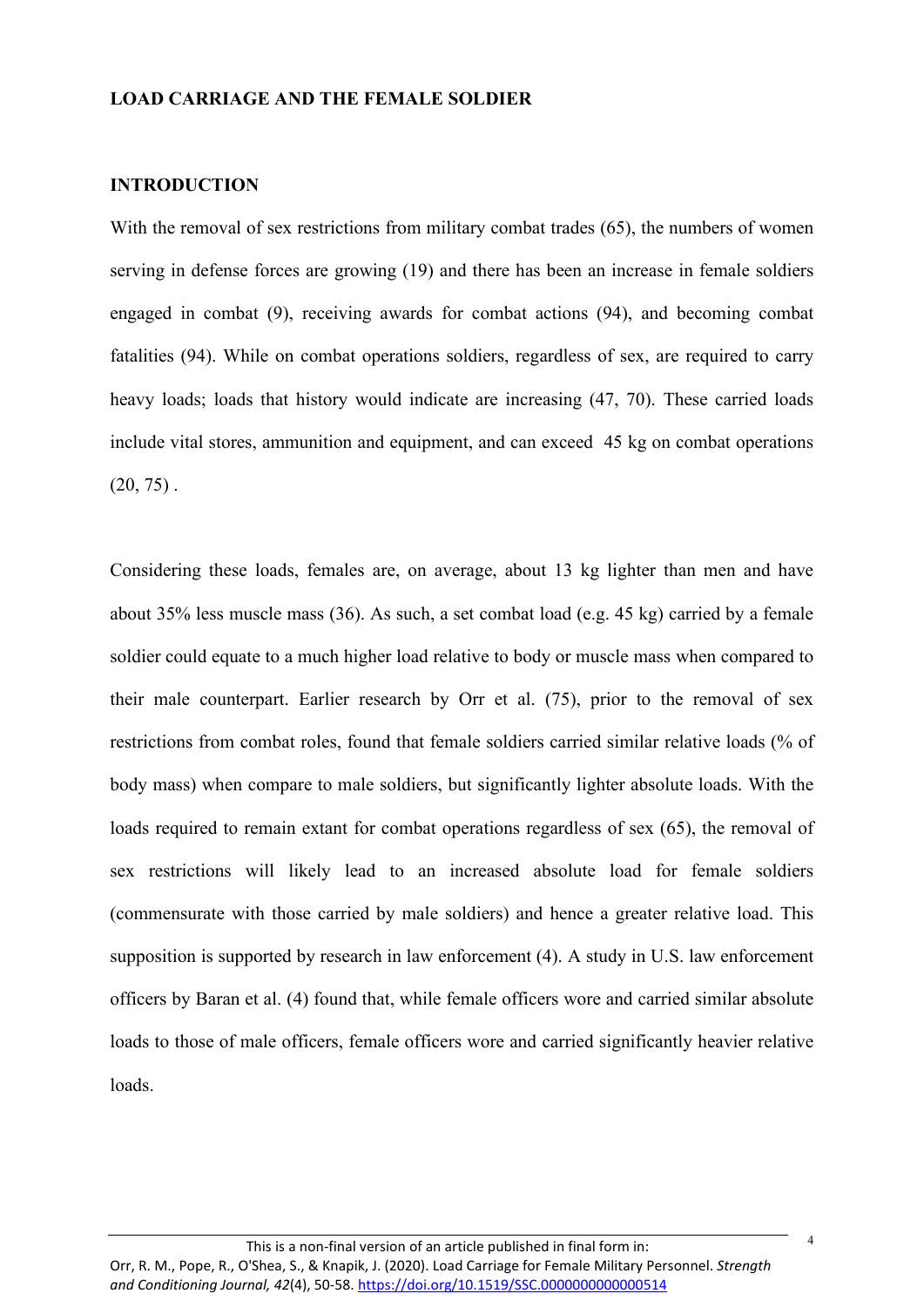With combat loads increasing, the numbers of female soldiers exposed to these heavy loads increasing, and a potential for these loads to be relatively greater for female soldiers it is of no surprise that load carriage is considered one of the major physical challenges for female soldiers seeking to demonstrate competence in combat arms professions (65). There are significant differences between men and women in average muscular and cardiovascular fitness and heavier combat loads are likely associated with increased risk of injury in female soldiers in particular. Given that physiological differences between women and men are taken into consideration when training athletes (88), similar considerations should be given to female soldiers who are required to carry, and be conditioned to carry, heavy loads during their military service.

The purpose of this paper is to review the physiological, biomechanical, and injuries risk factors associated with load carriage on the female soldier. The paper will also recommend conditioning approaches and sex-specific issues acknowledged as impacting on the female athlete and soldier in order to make recommendations regarding approaches to conditioning of female soldiers for load carriage.

# **LOAD CARRIAGE AND ITS PHYSIOLOGICAL IMPACT**

The greater the load carried, the greater the energy cost of standing and moving (11, 78, 85). With female soldiers wearing and carrying combat loads, whether standing at a vehicle check point or patrolling, the weight of their load is going to extract a physiological cost, a cost which may be greater, on average, than those imparted on male soldiers (6, 32, 35). Apart from the load weight, the position of the load on the body can influence the energy costs of load carriage (68, 96) with average energy costs differing between sexes (55). For example, loads carried in a split between the front and back (double pack) have been found to be more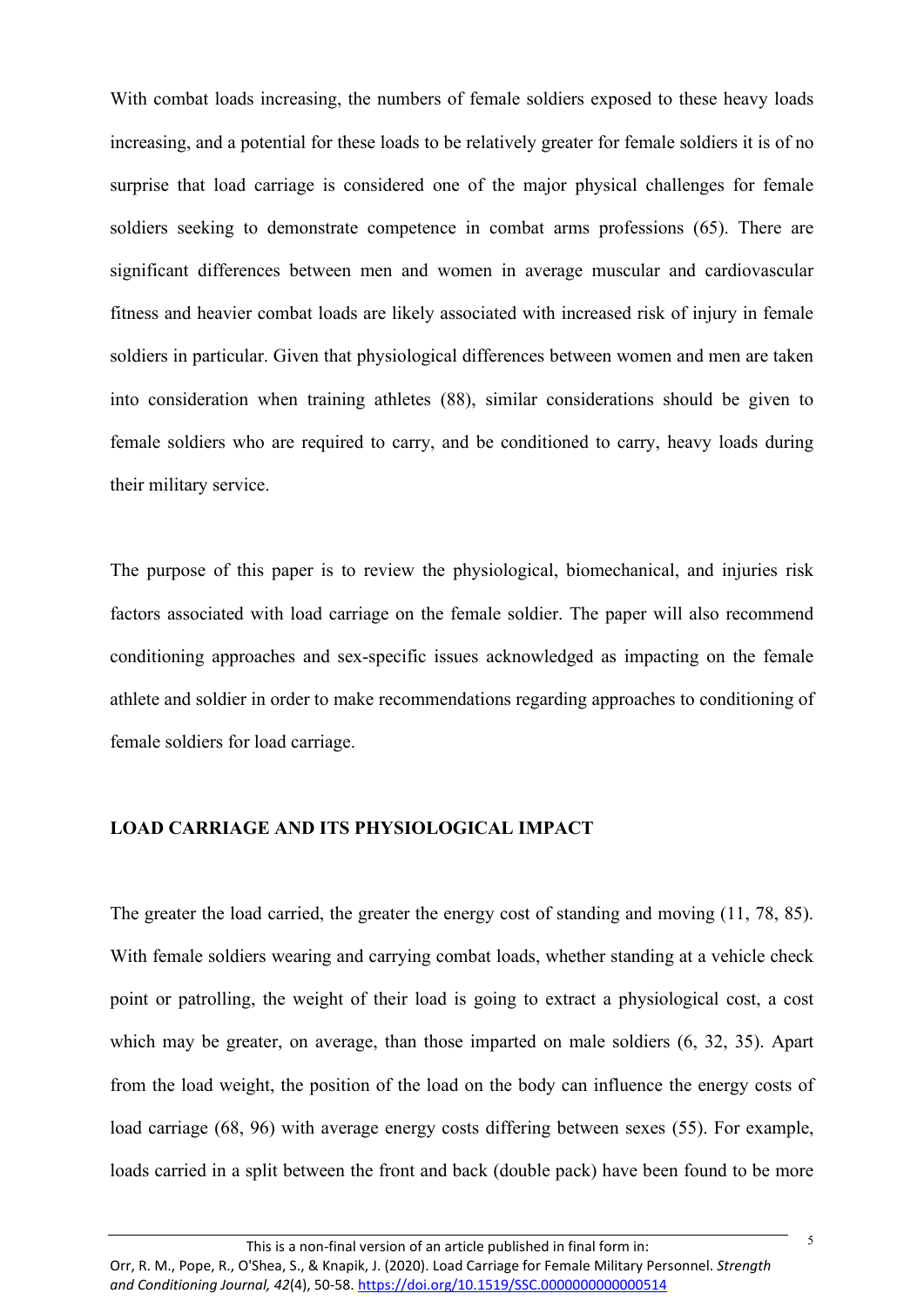efficient than loads carried exclusively on the back (17, 55) these efficiencies have been observed to be greater in female soldiers (55). Noting that differences between the sexes in average energy costs may exist, cardiovascular fitness and muscular strength are, regardless of sex, important fitness components associated with load carriage ability (86, 89).

On average, females have lower mean aerobic and anaerobic capacity, and lower strength in both the general population (36) and in samples of military women (1). As such, female participants have been found to typically work at a higher percentage of their maximum aerobic capacity than their male counterparts when carrying the same absolute loads at the same intensity (e.g. same speed and gradient) (6, 32, 35). These findings are supported by research showing that female load carriage participants, on average, walk at a slower pace than their male counterparts when walking at a self-determine pace to complete a given distance with a set load (32, 35) In one study (32), men walking at a self-paced marching speed were 21% faster than women regardless of load carried (range 18-36 kg).

When it comes to strength, both absolute and relative strength are important to load carriage performance (86). Absolute strength is, to some extent, related to body mass, with heavier men and women tending to have greater absolute strength (24) and perform better in military and load carriage tasks (29, 31, 77). For example, Patterson et al. (77) found that taller, heavier, stronger females with a slightly greater aerobic capacity were more likely to successfully complete a 15 km march (5.5 km/h, 35 kg load) than their shorter, lighter, and lower strength counterparts. Thus, for the female soldier, it appears that being heavier and stronger with a greater aerobic capacity may be beneficial during load carriage tasks. Importantly, Robinson et al. (86), investigated the load carriage performance of male specialist tactical response police, and found that while absolute strength (maximum load lifted in a squat, deadlift, bench press and shoulder press) was significantly related to higher

This is a non-final version of an article published in final form in:

Orr, R. M., Pope, R., O'Shea, S., & Knapik, J. (2020). Load Carriage for Female Military Personnel. *Strength and Conditioning Journal, 42*(4), 50-58[. https://doi.org/10.1519/SSC.0000000000000514](https://doi.org/10.1519/SSC.0000000000000514)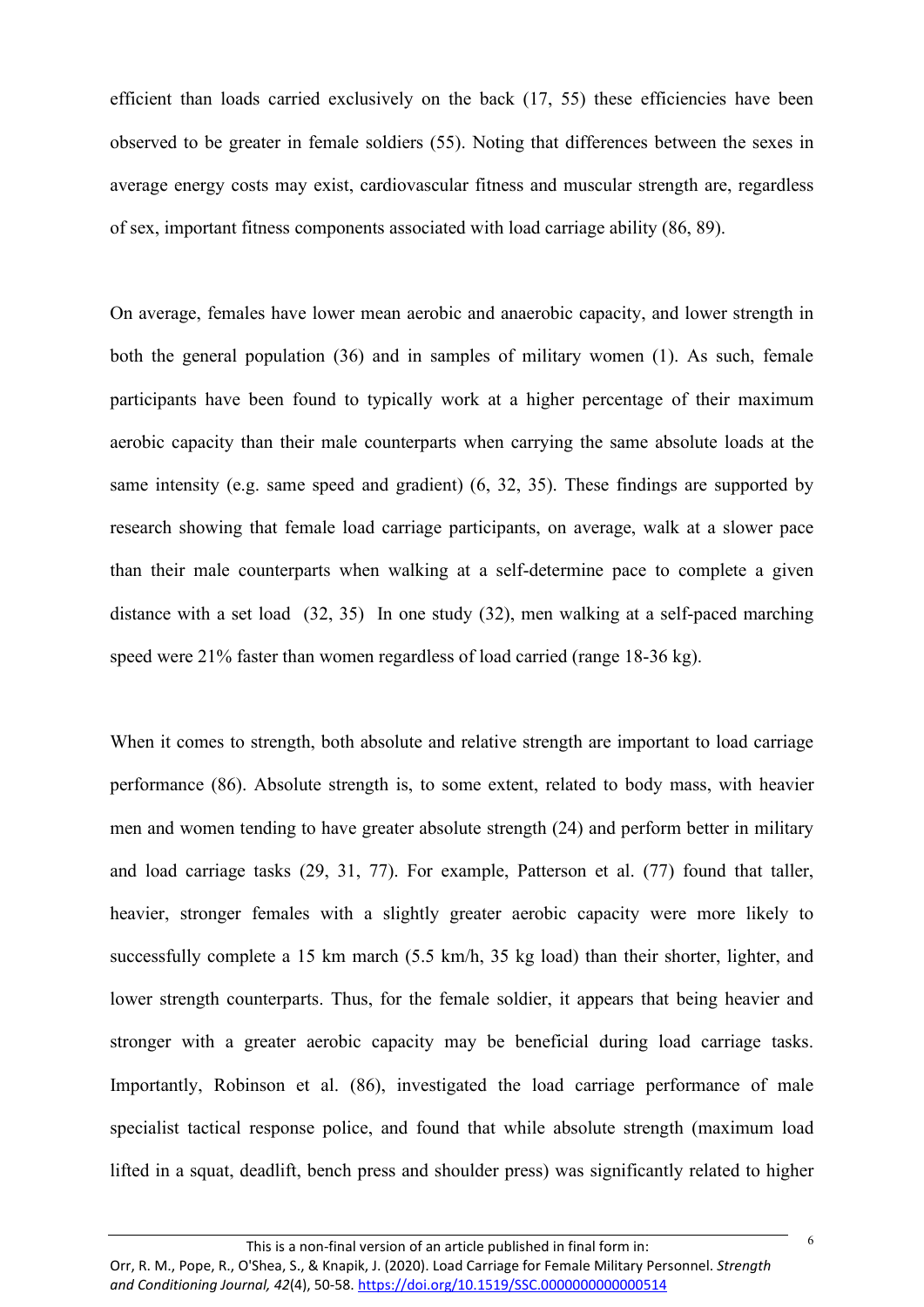load carriage performance, relative strength (the absolute strength measures divided by the lifter's body mass) correlations were stronger. As such, with the relative load considerably heavier for the average female soldier, the need for female soldiers to increase relative strength may be of greater importance than increases in absolute strength alone.

### **LOAD CARRIAGE AND ITS BIOMECHANICAL IMPACT**

As the carried load mass increases, the body posture and movements of the load carrier are altered. Soldiers have been found to increase forward trunk lean as backpack loads increased (3, 23, 80), with this postural response greater in female soldiers (50, 90). This postural response alters biomechanics further up the spine, with the head adopting a more forward posture (3), and down the spine, with the hips adopting an increased bend and concomitant increase in activation of lower back and pelvis extensor muscles (90). Increasing load also brings with it changes in spinal curvatures in both females and males, with loads as light as 8 kg (23, 61, 69). Higher load mass, in concert with spinal curvature changes and increased forward lean, may increase the risk of back injury.

Load carriage tasks may also elicit different spatiotemporal responses according to sex. On average, females are of shorter stature and as the weight of a given carried load increases, female stride lengths tend to decrease, while male stride lengths may stay relatively unchanged (56, 59). Consequently, with gait speed the product of stride length and stride frequency, the shorter stride lengths can require females to employ a higher mean stride frequency to maintain a given pace, thereby increasing loading cycles. In some military situations the option to increase stride frequency is removed, such as when soldiers are required to maintain a given cadence or 'keep in step' (90). This practice, by restricting the ability of females (and shorter personnel) to adjust stride frequency, forces stride lengths to

Orr, R. M., Pope, R., O'Shea, S., & Knapik, J. (2020). Load Carriage for Female Military Personnel. *Strength and Conditioning Journal, 42*(4), 50-58[. https://doi.org/10.1519/SSC.0000000000000514](https://doi.org/10.1519/SSC.0000000000000514)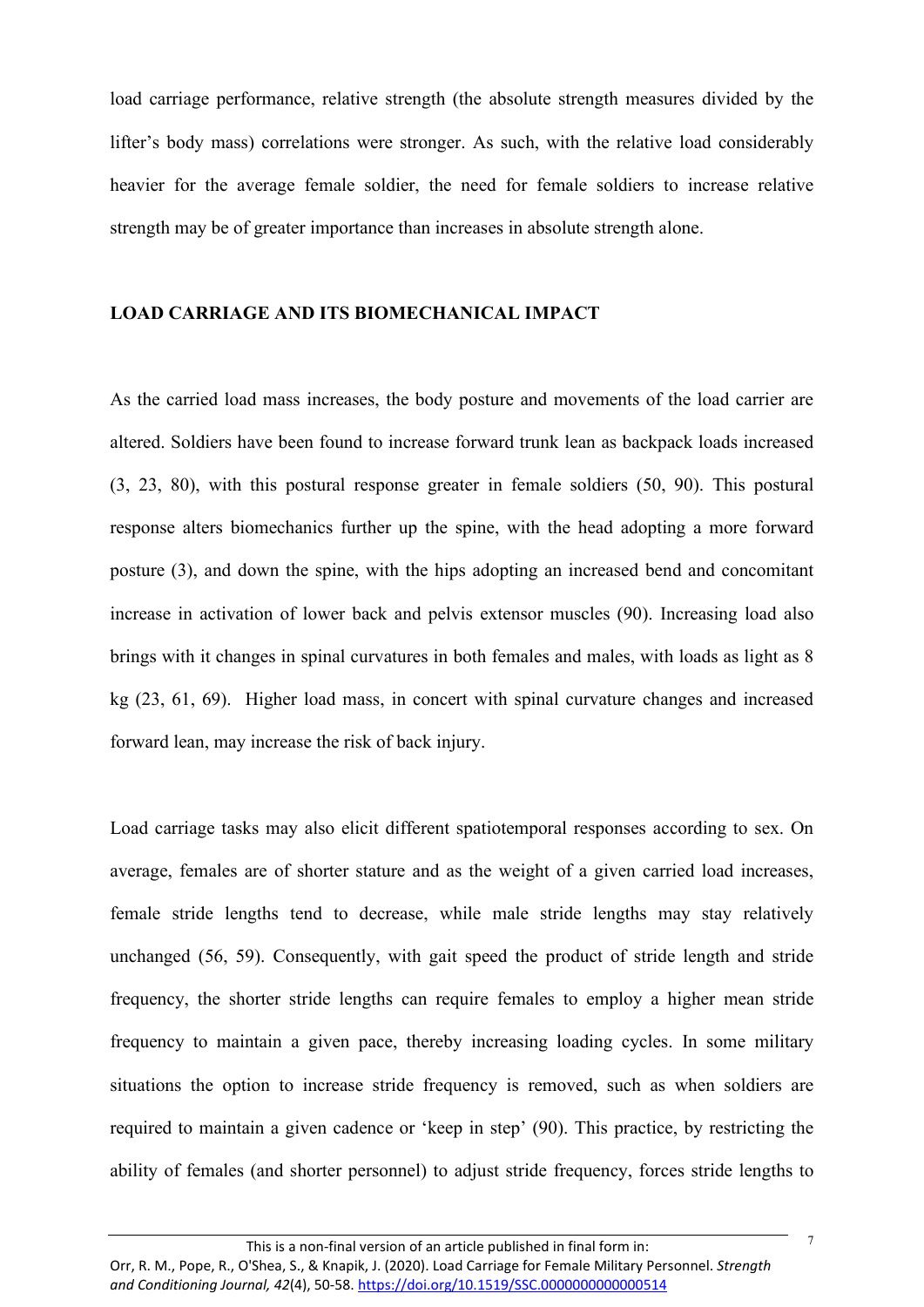increase to maintain a set speed. This increase in stride length can lead to over striding and increase the risk of lower extremity injury (81, 90). As an example, adaptive over striding can place additional shearing stress on the pelvis, leading to stress reactions or stress fractures in the pelvic bones (81).

However, not all research show changes in spatiotemporal parameters when comparing the sexes (50, 91). When men and women are matched on height and weight, there are no significant spatiotemporal differences between the sexes (91). This suggests that body size, and not sex per se, accounts for these differences.

#### **INJURIES ASSOCIATED WITH LOAD CARRIAGE**

Load carriage places strain on the body by increasing the mass supported and carried on the musculoskeletal system (30, 80). On this basis, load carriage tasks have the potential to cause acute and overuse injuries. During military load carriage events military personnel have presented with blisters, musculoskeletal pain, stress fractures, and neuropathies (like brachial plexus palsy), as well as other injury types (40, 45, 46, 74, 76).

Injuries to the lower back are common during or following load carriage tasks (48) and can be a leading cause of failure to complete a load carriage event (48). A study investigating differences in load carriage injuries by sex found that female and male soldiers suffered similar rates of lower back injuries (IRR=1.26; 95% CI 0.67 to 2.37), but female soldiers tended towards more severe injuries (IRR=2.40; 95% CI 0.98 to 5.88) (74). This potential for more severe injuries may be explained by the aforementioned greater relative loading and greater forward lean in female soldiers when carrying loads, the impacts of which lend to greater extensor muscle activation to counterbalance these changes and more stress through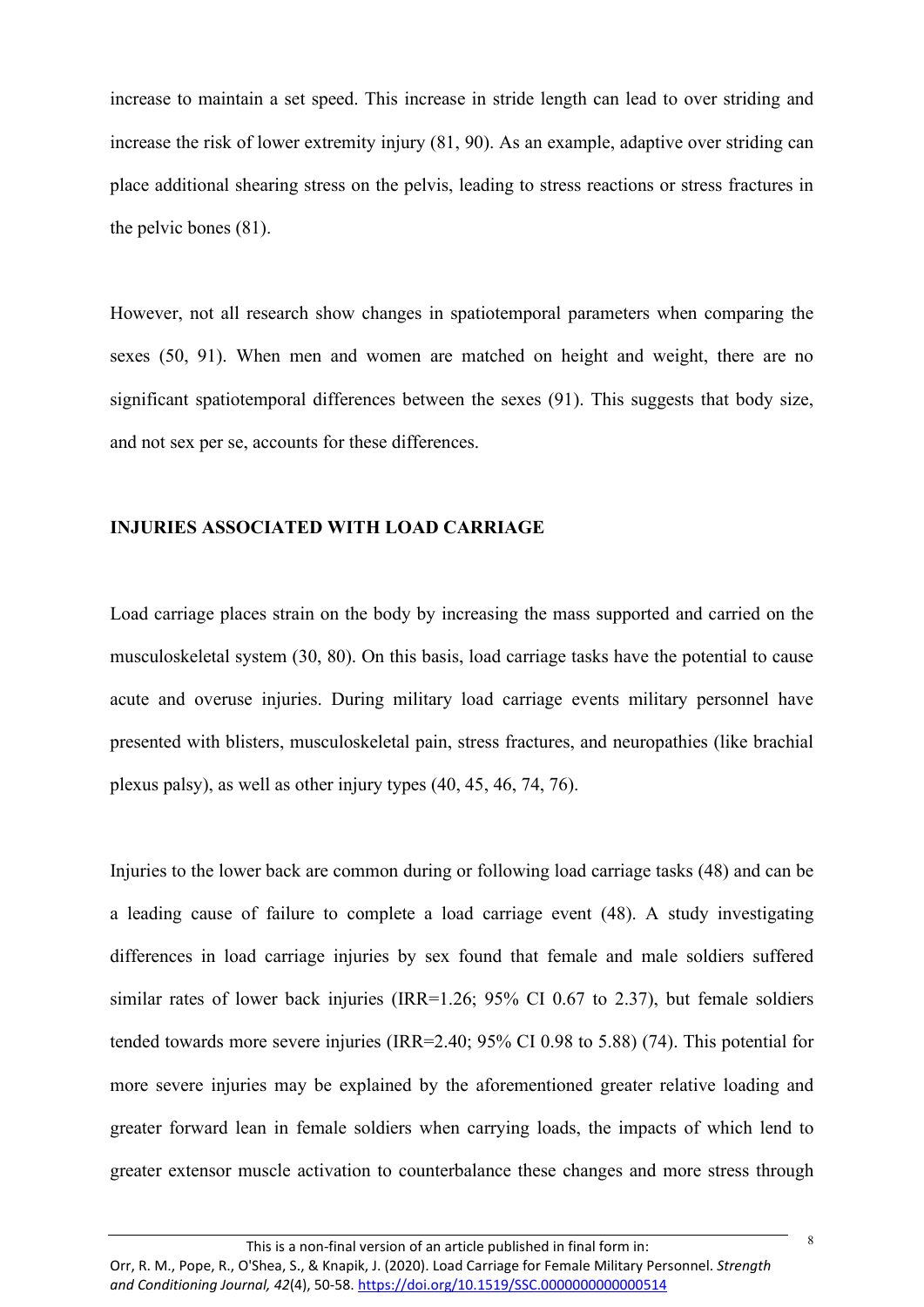the lower back. Following lower back injuries as the leading site of injuries in both sexes, Orr et al. (74) found that the foot was the second leading site of injuries in female soldiers, as opposed to the ankle, which was the second leading site in male soldiers. These results suggest potential differences in both severity and sites of load carriage injuries between sexes.

One civilian study examined injuries experienced by recreational hikers on a 23-day Outward Bound training course that involved extensive backpacking in addition to rock climbing and development of basic camping skills (98). One or more injuries was reported by 85% of the men (n=216) and 94% of women (n=127) ( $p<0.05$ ). While instructive, these recreational hikers carried lighter loads than are typical of the military and the data were from self-report surveys, which may suffer from recall bias and tend to underestimate the actual injuries experienced.

## **CONDITIONING FOR LOAD CARRIAGE**

Low levels of fitness are associated with an increased risk of injury during both general military training (41, 82) and load carriage activities, specifically (39). Therefore, physical conditioning to increase fitness levels may constitute one means of limiting load carriage injuries (73). Noting that cardiovascular fitness and strength are important characteristics for successful load carriage, conditioning programs that address both of these conditioning requirements have been found to improve load carriage performance to a greater extent than programs which address just one of these requirements in isolation (44).

The most effective method for improving load carriage performance appears to be walking with loads (44, 73). In one study (86), time to complete one load carriage event was strongly correlated with time to complete a future load carriage event up to 12 months later (r=.840).

Orr, R. M., Pope, R., O'Shea, S., & Knapik, J. (2020). Load Carriage for Female Military Personnel. *Strength and Conditioning Journal, 42*(4), 50-58[. https://doi.org/10.1519/SSC.0000000000000514](https://doi.org/10.1519/SSC.0000000000000514)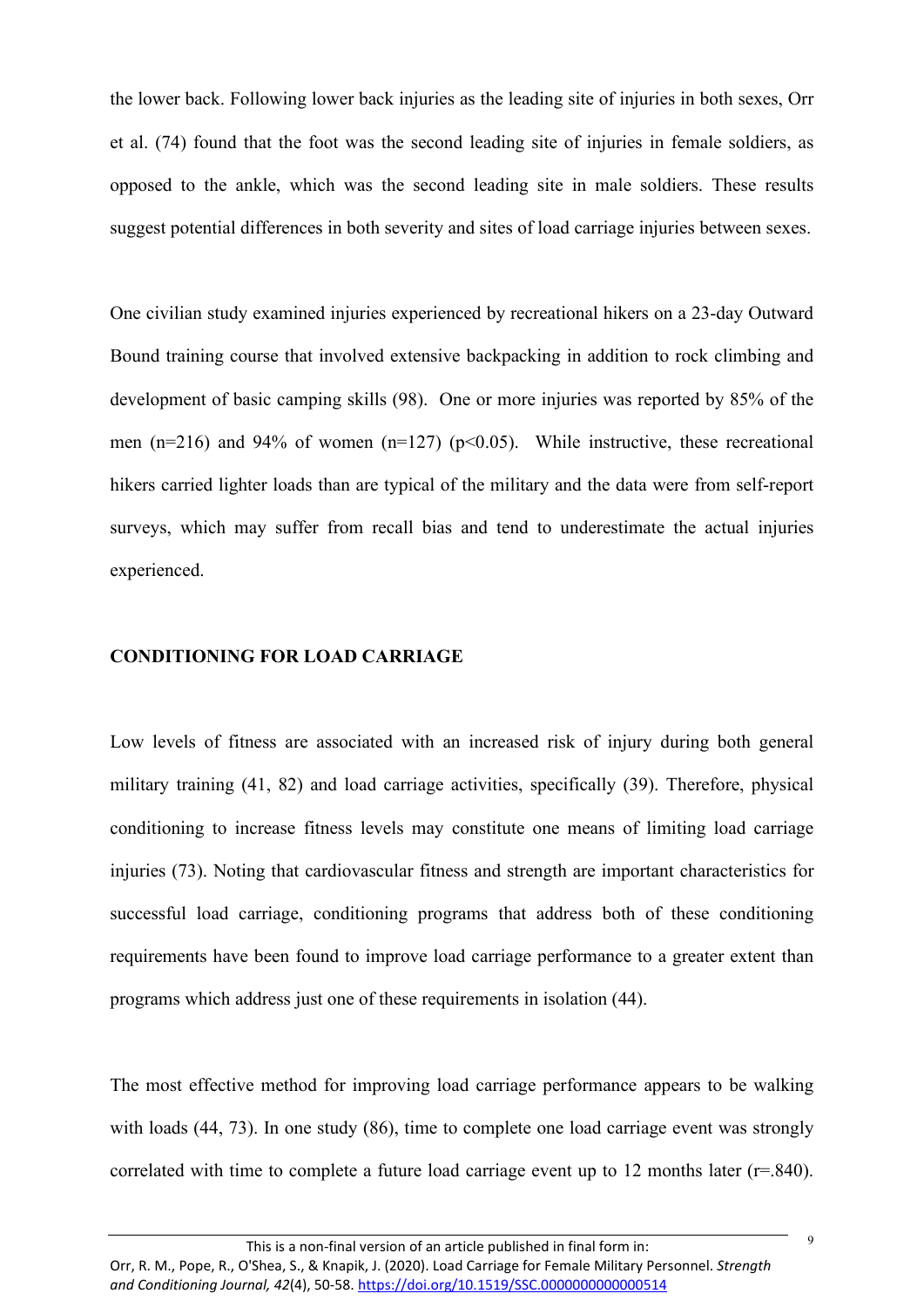Nonetheless, also related to load carriage performance were aerobic fitness (r=-.709), relative strength measures ( $r=-.294$  to  $-.512$ ) and absolute strength measures ( $r=-.248$  to  $-.439$ ) (86). This finding aligns with the principle of specificity, whereby training specific to the activity has the potential to best optimize performance of the activity (27). As such, load carriage training, be it as a physical training session or part of field craft, has the greatest potential to increase load carriage performance (44, 73). However, given that load carriage training can itself be a mechanism of injury, the frequency of load carriage training events should be applied cautiously, with a load carriage specific session conducted every seven to 10 days (42, 44, 73). In addition, the training factors involved in load carriage training, including distance, duration, speed of march and terrain (type and grade) need to be applied progressively, with sufficient periods of recovery and using a periodized training approach implemented over a minimum of 6 months (65). Consideration should also be given to other musculoskeletal loading that may be experienced by soldiers as part of their daily program (71). For example, recruits in basic training were found to cover distances of 7.5 to 11 km (43, 72) each day on foot, exclusive of any load carriage conditioning, and this needs to be taken into account to avoid overtraining (71).

Any resistance training employed to improve load carriage in female soldiers should focus on both strength and power, since these fitness components have been associated with higher levels of performance on simulated military tasks (box lifts, loaded runs, 30-m sprint, zig-zag run, casualty drag) undertaken during load carriage (49, 57, 65). As such, the resistance training should focus on progressively increasing the load and performing a 3 to 8 repetition maximum, as skill levels allow, and should involve a specific focus on upper body conditioning (65), which is generally lower in females as opposed to males (52) and strongly correlated to load carriage performance (57, 86). High intensity, low volume resistance training may also be of value by improving aerobic and anaerobic capacity (65). Furthermore,

Orr, R. M., Pope, R., O'Shea, S., & Knapik, J. (2020). Load Carriage for Female Military Personnel. *Strength and Conditioning Journal, 42*(4), 50-58[. https://doi.org/10.1519/SSC.0000000000000514](https://doi.org/10.1519/SSC.0000000000000514)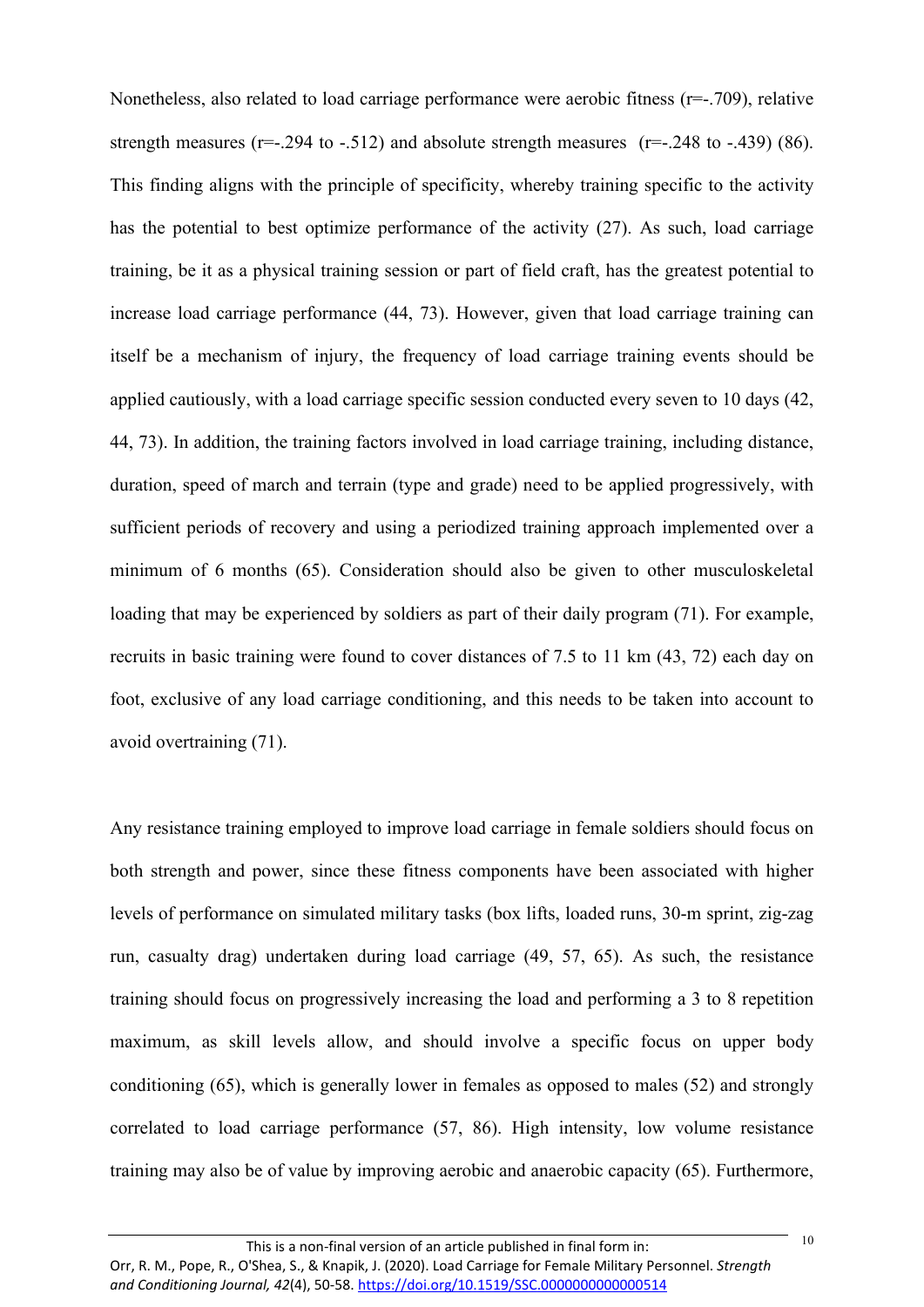this form of conditioning meets with recommendations to prepare soldiers for an anerobic battle field, in which some elements of battle are more explosive and of shorter duration (e.g. vehicle counter ambush drill) than typical long patrols and engagements (57).

### **OTHER CONSIDERATIONS FOR FEMALE SOLDIERS**

Consideration also needs to be given to sex-specific concerns identified as impacting on female athletes; concerns like the female athlete triad, poor nutrition and hydration practices, urinary incontinence (UI) and pelvic floor muscle function. These additional considerations are further discussed below.

## **The female athlete triad**

The term "*female athlete triad*", representing *eating disorders, amenorrhea, and osteoporosis*, was first coined in a special American College of Sports Medicine (ASCM) conference in 1992 to represent three factors associated with female athlete injury risk (2). In a 2007 update the ACSM amended the female athlete triad to emphasize *low energy availability*, *menstrual dysfunction* and *low bone mineral density,* with these factors represented along a spectrum from healthy to dysfunctional (64). Alone, or in combination, these three factors are thought to pose a significant threat to physically active women (64) with the female athlete not needing to present with all three components of the syndrome to be diagnosed with the condition (60).

Low energy availability can be caused by poor nutritional intake or excessive energy expenditure, above what the body can facilitate (60). With the estimates of prevalence of eating disorders in the military equal to or above those for the general population and ranging

This is a non-final version of an article published in final form in:

Orr, R. M., Pope, R., O'Shea, S., & Knapik, J. (2020). Load Carriage for Female Military Personnel. *Strength and Conditioning Journal, 42*(4), 50-58[. https://doi.org/10.1519/SSC.0000000000000514](https://doi.org/10.1519/SSC.0000000000000514)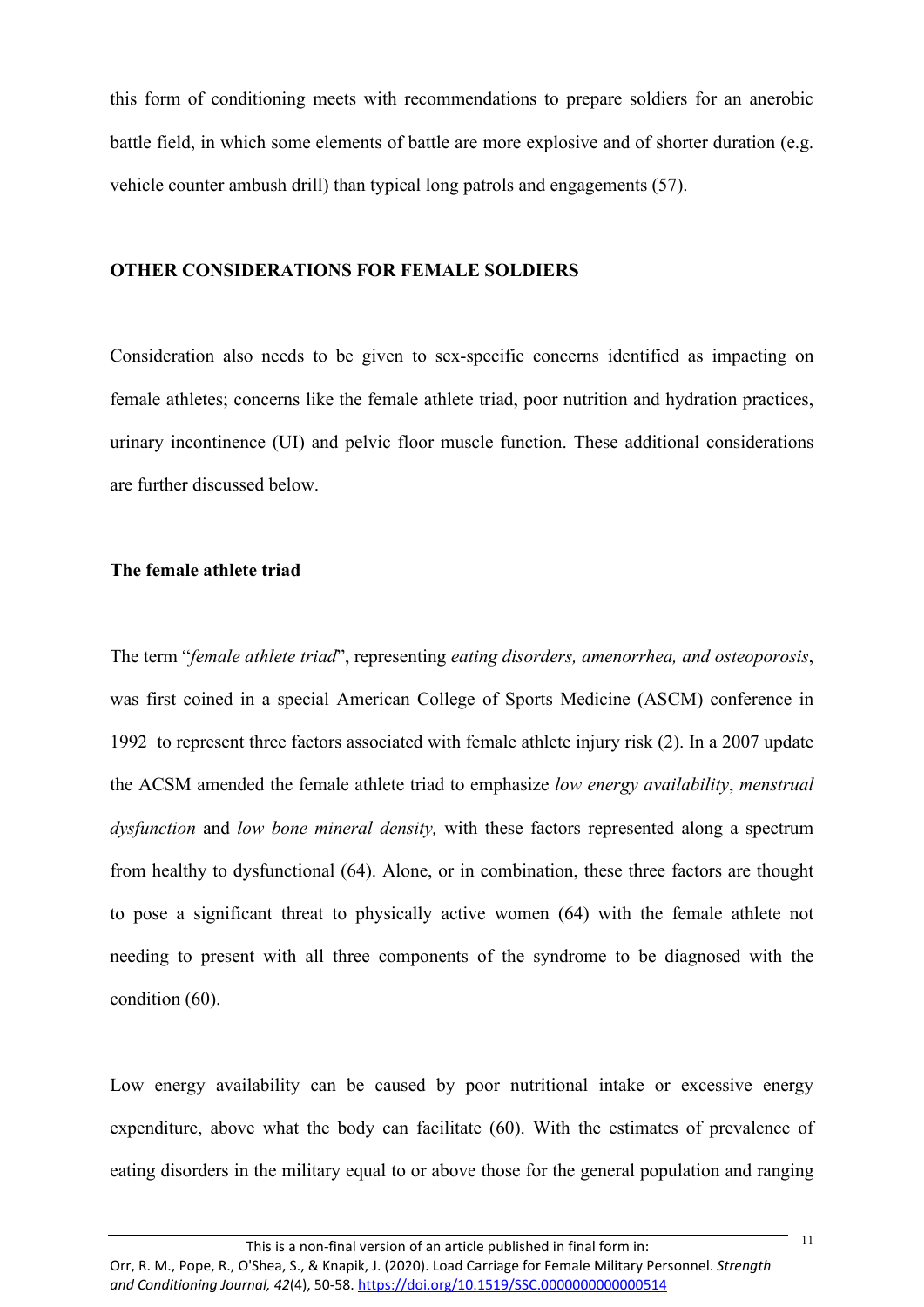from 5 to 8% (5, 53, 54), the potential for eating disorders deserves consideration given that female service members may purposefully restrict energy intake, self-induce vomiting, take laxatives and diuretics (amongst other behaviors) in order to meet body weight requirements (5). However, disordered eating behaviors are not the only risk factor in a female soldier population, with poor nutritional intake and excessive energy expenditure potential consequences of being in the military. On exercise or deployment, where nutritional intake may come from combat ration packs, female soldiers may simply not consume sufficient energy (38) as soldiers can often discard portions of their ration packs due to personal taste and thus fail to meet required energy intakes (8). Conversely, the physical demands of field exercises, which include load carriage, can increase energy requirements (7). This paradigm of insufficient energy intake to sustain bodily health, once the requirements of the physical demands of exercise and sport (in this case military training) are taken into account, is not new. In 2014, the International Olympic Committee created the phrase Relative Energy Deficiency in Sport (RED-S) to represent this potential for energy deficiency which could occur as a result of a high volume of physical activity (58). While there is some controversy regarding this term in association with the female athlete triad (63), the divide between intake and expenditure may be exacerbated by the nature of military training and deployments. This divide not only places the female soldier at greater risk in relation to this component of the female athlete triad, but also the poor reproductive health component, which is impacted by energy intake (60).

By definition, amenorrhea is a dysfunction of the menstrual cycle which leads to an absence of a regular menstrual cycle (37) and can be either primary (the absence of menarche over the age of 15) or secondary (the cessation of menses for three consecutive cycles post menarche) (60). Amenorrhea can be caused by several factors prevalent in female military soldiers,

Orr, R. M., Pope, R., O'Shea, S., & Knapik, J. (2020). Load Carriage for Female Military Personnel. *Strength and Conditioning Journal, 42*(4), 50-58[. https://doi.org/10.1519/SSC.0000000000000514](https://doi.org/10.1519/SSC.0000000000000514)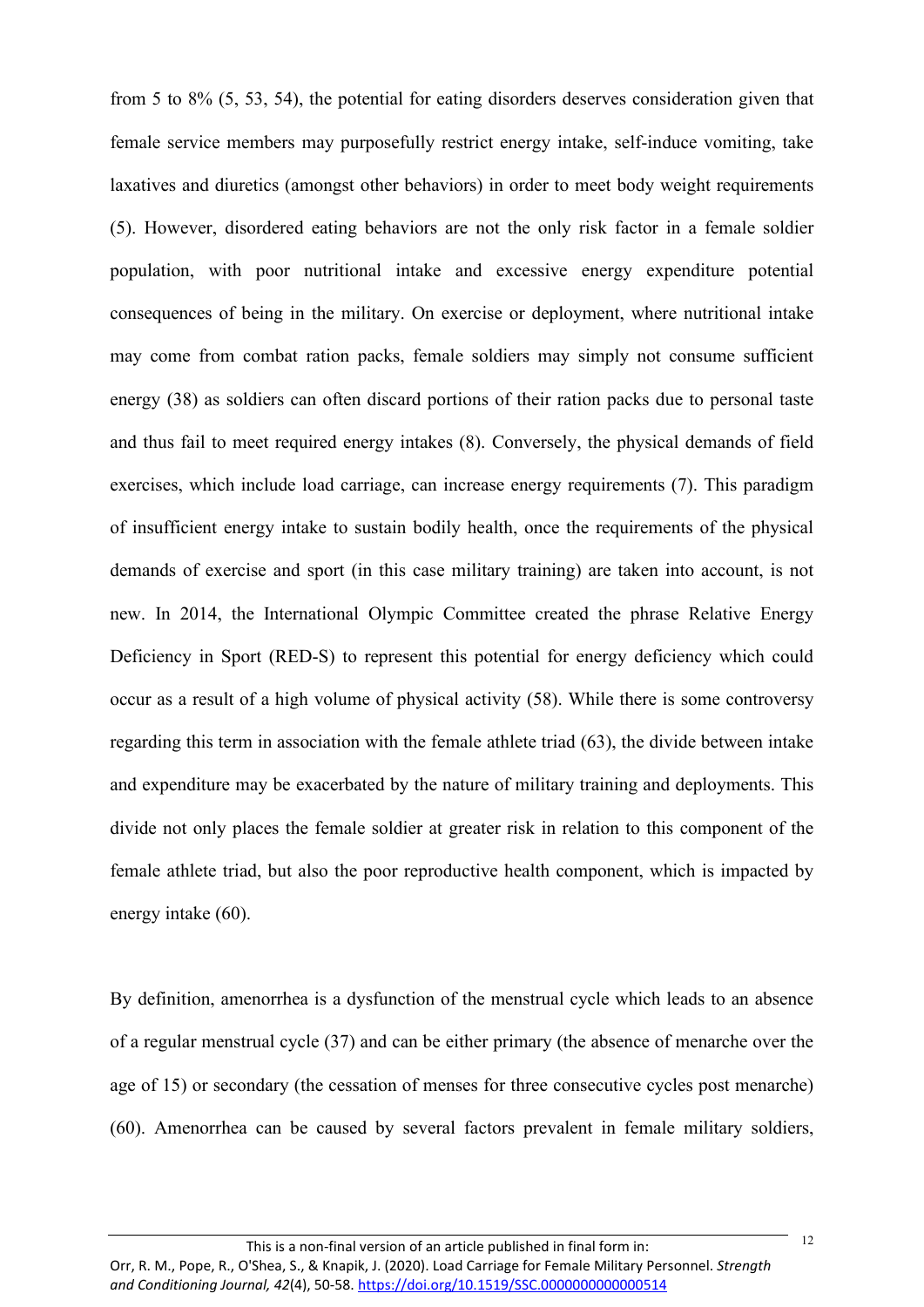including; high intensity physical exercise (10), the stress of war (37), and deliberate menstrual suppression during deployment (97).

With the cessation of menstruation, hormone balances, like that of the hormone estrogen, are disrupted (60). In an estrogen-deficient state, bone mineral density is decreased (60) and this can in turn increase the risk of stress fractures in military personnel (83). In a study of both female high school athletes (84) and female military recruits (83), female athletes and soldiers who reported being amenorrhoeic were found to have around a threefold increase in the risk of musculoskeletal injury (84) and lower-extremity stress fracture (83) risk. On the other hand, a past history of amenorrhea was not found to be related to subsequent stress fracture risk (13) suggesting that stress fracture risk may be mitigated by the restoration of eumenorrhea following a period of menstrual dysfunction,

Osteoporosis is an increase in the porosity of bone caused by a decrease in bone mineral density (79). Although osteoporosis is more common in post-menopausal women, athletes suffering from reduced energy intake (and, as such, reduced calcium, vitamin D and protein consumption (60)) and menstrual disturbances have decreased bone protection (64). As noted above, this situation is associated with an increased risk of musculoskeletal injury and fracture (83, 84).

When considering the three components of the female triad and its impact on the female soldier, the risk imparted by load carriage is of concern. Load carriage increases the energy costs of a given activity and as such may contribute to low energy balance. This energy balance can be further impacted by the female soldier's restriction to eating only combat rations or the intentional removal of food and water to reduce load weight. The physical training requirements to prepare female soldiers to carry loads can likewise increase energy

This is a non-final version of an article published in final form in:

Orr, R. M., Pope, R., O'Shea, S., & Knapik, J. (2020). Load Carriage for Female Military Personnel. *Strength and Conditioning Journal, 42*(4), 50-58[. https://doi.org/10.1519/SSC.0000000000000514](https://doi.org/10.1519/SSC.0000000000000514)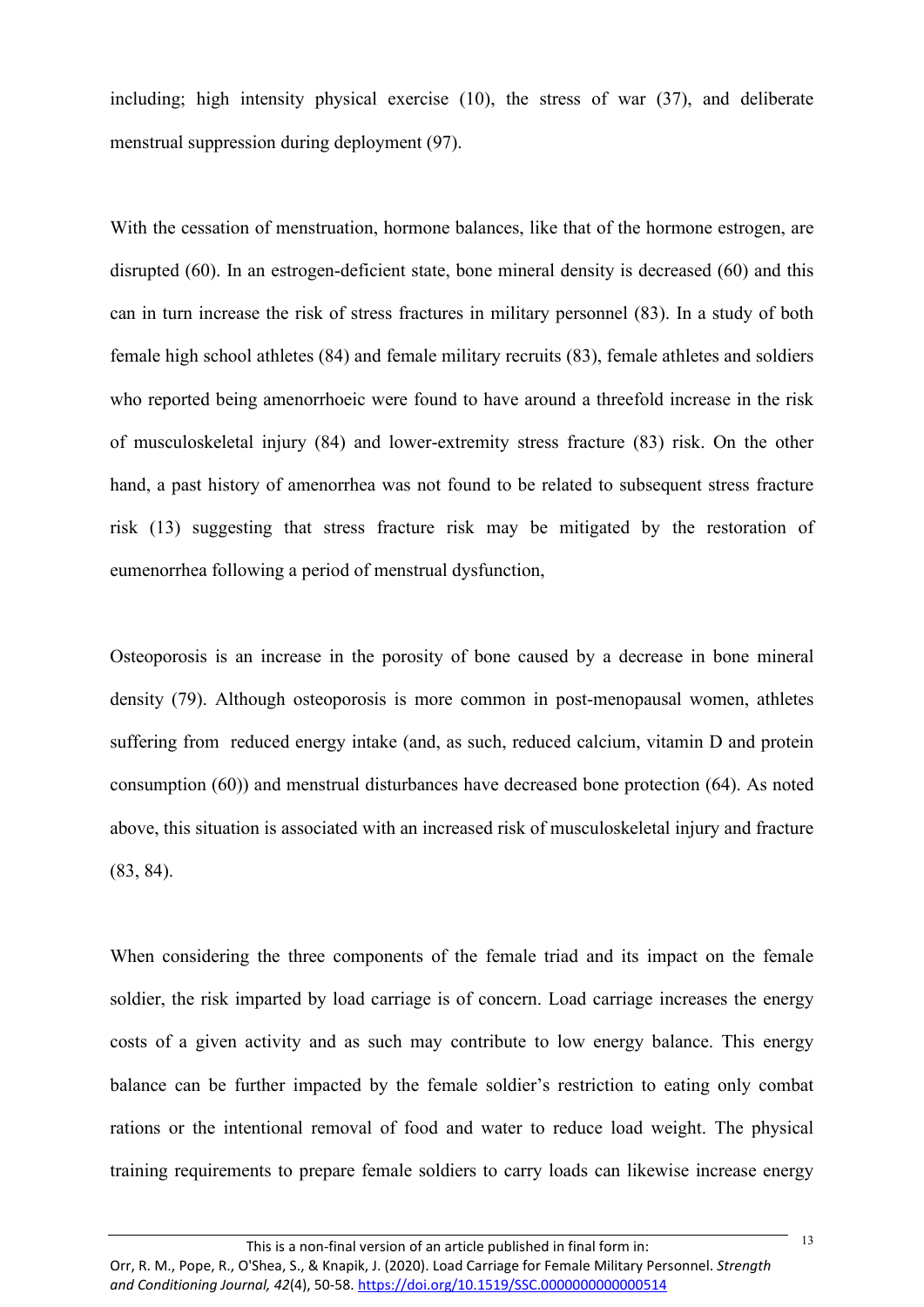deficits, as well as leading to amenorrhea given the training intensity. Finally, load carriage itself is associated with increased skeletal loading and a likely cause of musculoskeletal injuries and fractures, the risks of which can be increased by amenorrhea and low bone mineral density. As such, load carriage has the potential to exacerbate, if not induce, the female athlete triad and its adverse effects in female soldiers.

On this basis, an aim of any load carriage conditioning program should be to prevent the female athlete triad from occurring. This can be done through education about the triad itself and potential consequences (60). Food availability, notably with calcium and vitamin D, should be optimized, especially during periods of increased energy utilization, to mitigate a low energy balance (60). Finally, the conditioning process itself should be progressive and structured and include periods of de-loading or 'orthopedic holidays' to allow for bone stress recovery (73, 87).

## **Load carriage and pelvic floor function**

Pelvic floor dysfunction is an umbrella term encompassing a wide variety of symptoms, such as urinary incontinence, bladder storage or voiding issues, lower urinary tract infection, pelvic organ prolapse, anorectal dysfunction, sexual dysfunction and pelvic pain (34). Pelvic floor dysfunction more commonly affects females more than males (33), with moderate to severe symptoms of urinary incontinence, pelvic organ prolapse or fecal incontinence reported by one quarter of US females (67). Although age, obesity, gynecological surgery and parity are all considered key risk factors for female pelvic floor dysfunction (66, 99), participating in regular lifting, load carriage and higher impact physical activity has also been implicated (66). Urinary incontinence is commonly reported by females during physical activity (prevalence range  $15 - 80\%$ ), with higher impact activities such as repetitive jumping and higher training

Orr, R. M., Pope, R., O'Shea, S., & Knapik, J. (2020). Load Carriage for Female Military Personnel. *Strength and Conditioning Journal, 42*(4), 50-58[. https://doi.org/10.1519/SSC.0000000000000514](https://doi.org/10.1519/SSC.0000000000000514)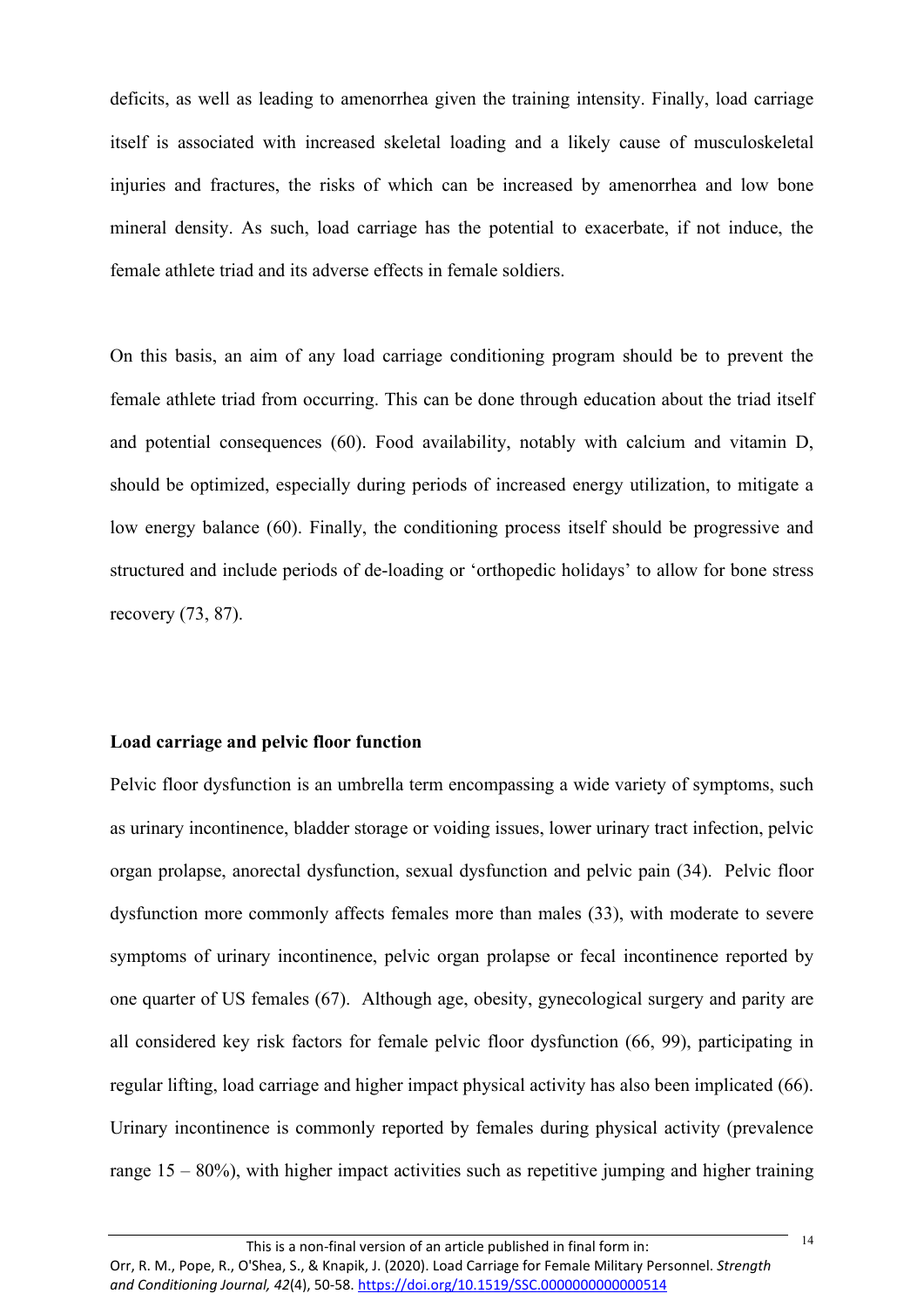loads associated with greater urinary incontinence (66). Occupational tasks have also been implicated in female urinary incontinence and pelvic organ prolapse, with more physically demanding work tasks associated with increased pelvic floor symptoms (66, 100).

Females in military occupations may be at an increased risk of pelvic floor dysfunction, given that strenuous physical activity and load carriage are commonly required. Despite this, pelvic floor function has received little attention in this population. Davis et al. (18) conducted a self-administered questionnaire of 563 active duty female soldiers and found that 30% experienced urinary incontinence to a degree that was considered a social or hygienic problem. Increasing age and parity were key risk factors, and physical training and field exercises were the main aggravating activities. Furthermore, female personnel who worked as fuel technicians, cooks or in supply roles reported episodes of urinary incontinence more frequently (18). In another self-report cross-sectional survey, 26% of female active duty US Air Force crew reported urinary incontinence, with age and parity also identified as key risk factors (22). However, episodes of incontinence mainly occurred off-duty (89%), compared with being on-duty but not flying (31%) and while flying (18%). Considering this, the flying of high performance aircraft was not associated with an increased risk of urinary incontinence (22). Nulliparous paratrooper trainees were found to be significantly more likely to have a stage II prolapse and worsening of their pelvic organ support post-training than those engaged with other areas of training (51) and this finding was attributed to the large forces transmitted to the pelvis from jumps during training.

The proposed mechanism contributing to pelvic floor dysfunction from high impact physical activity and load carriage is increases in intra-abdominal pressure, which are thought to contribute to spinal stabilization, but also exert a concomitant repetitive downward force on the pelvic floor (93). An increasing number of recent studies have started to examine intra-

Orr, R. M., Pope, R., O'Shea, S., & Knapik, J. (2020). Load Carriage for Female Military Personnel. *Strength and Conditioning Journal, 42*(4), 50-58[. https://doi.org/10.1519/SSC.0000000000000514](https://doi.org/10.1519/SSC.0000000000000514)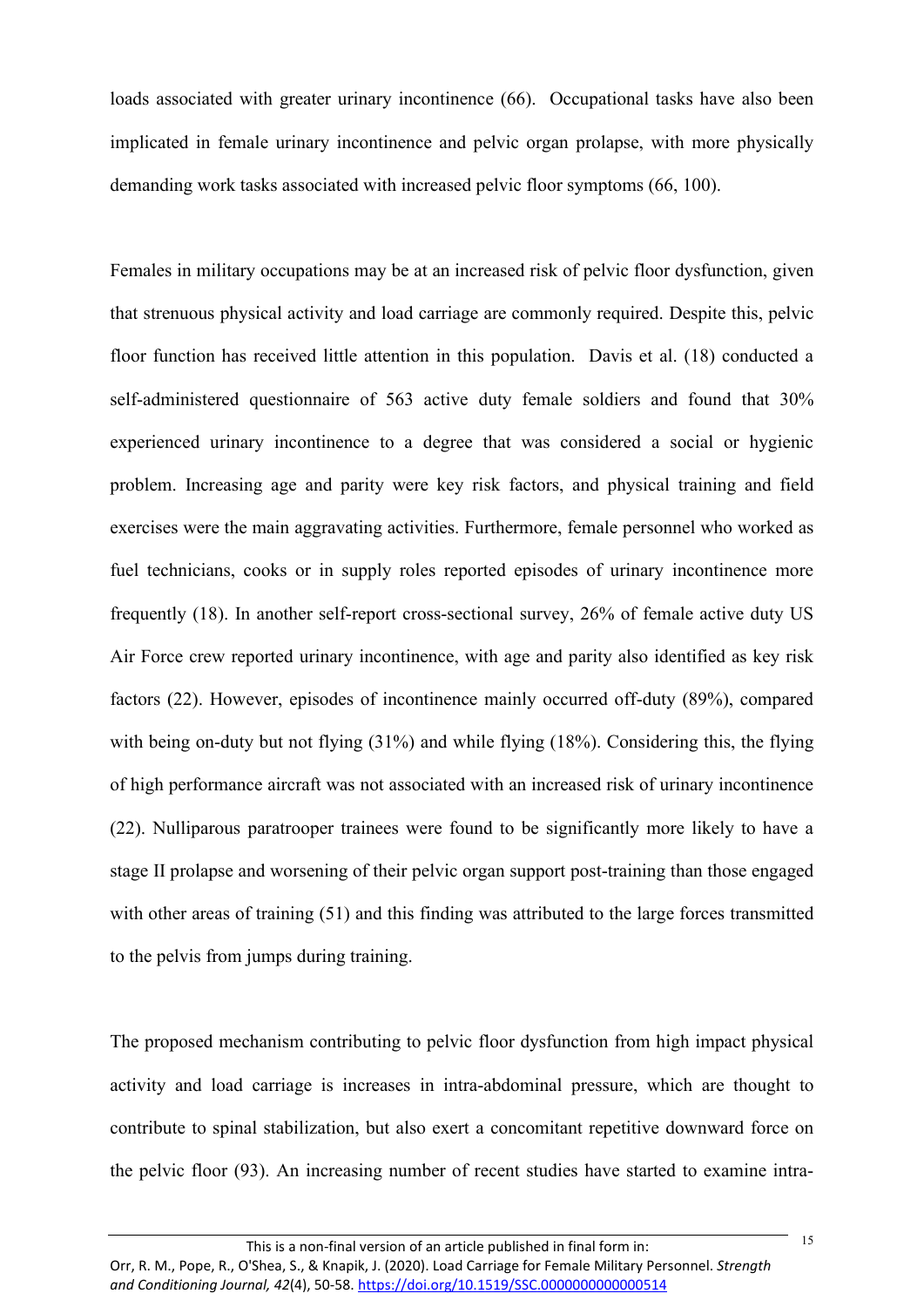abdominal pressure during a variety of lifting, load carriage and physical activities. Intraabdominal pressure has been shown to be influenced by the weight lifted and the mode of lifting (26), and the pace at which the activity is undertaken (12). Significant amounts of individual variation have also been found within activities (25, 92), suggesting that the impacts of repetitive loading on the pelvic floor may vary considerably. The effect of physical activity and load carriage on pelvic floor function remains unclear, and the findings of available studies (12, 25, 26, 92) may have limited applicability to women in the military context because the types, durations, and intensities of the loads investigated were typically much lower than are likely to be experienced by female soldiers.

While there is limited research on the prevalence of pelvic floor dysfunction in female military personnel, its presence may have a detrimental effect on occupational performance, and physical and emotional well-being (15, 18). One-third of female soldiers with urinary incontinence reported that they needed to modify or adapt their training or duties to manage the condition (18). Of concern is that common self-management strategies such as delayed or timed voiding, fluid restriction, and the use pads, tampons or pessaries (14, 18, 95) may increase the risks of heat-related illness and urinary tract infections, particularly in austere deployment or field settings.

Given the requirement for female soldiers to carry loads, strategies for preventing and managing pelvic floor dysfunction warrant consideration. Specific pelvic floor muscle training has a growing body of evidence supporting its role as a first line conservative management strategy for female urinary incontinence (21), and it may also influence the severity of symptoms in pelvic organ prolapse (28). Despite the developing body of research examining the role of pelvic floor muscle training in the prevention of pelvic floor dysfunction, there is evidence to suggest that more general regular exercise and physical

Orr, R. M., Pope, R., O'Shea, S., & Knapik, J. (2020). Load Carriage for Female Military Personnel. *Strength and Conditioning Journal, 42*(4), 50-58[. https://doi.org/10.1519/SSC.0000000000000514](https://doi.org/10.1519/SSC.0000000000000514)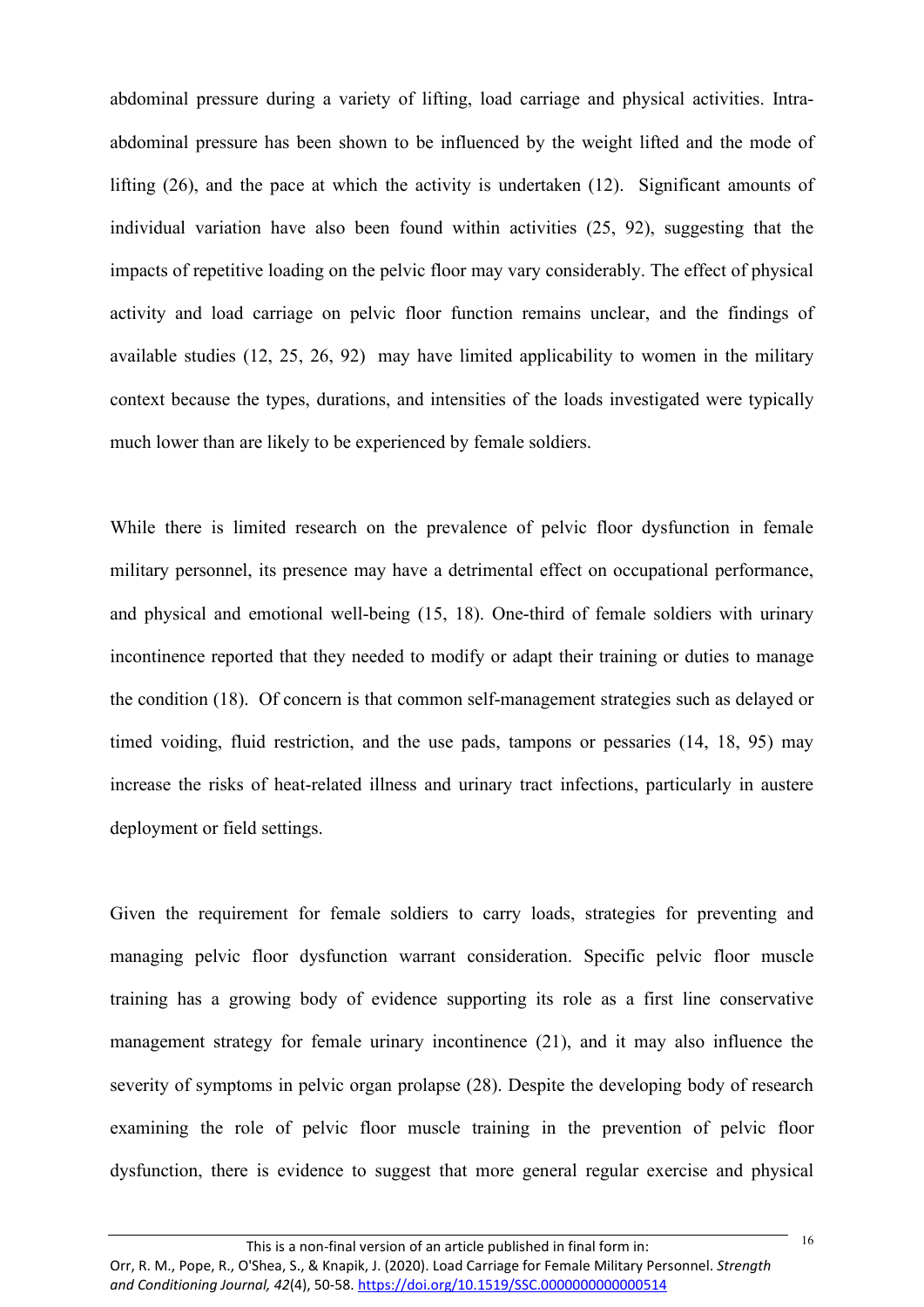conditioning do not develop greater strength in the pelvic floor muscles (16, 62). These findings support the need for specific pelvic floor muscle education and training, in addition to a load carriage conditioning program, particularly in female soldiers where the relative loads on the pelvic floor may be increased.

### **SUMMARY**

The increased potential for female soldiers to now be deployed in direct combat roles means that more female soldiers may be exposed to the heavy load carriage requirements associated with combat trades. With female soldiers on average being lighter and possessing lower strength and aerobic fitness levels than their male counterparts, the energy costs imparted by load carriage as well as severity of injury can be higher than those impacting on their male counterparts when carrying the same loads. Biomechanical differences, like stride length and increased forward trunk lean, also have the propensity to increase both the energy cost of completing a load carriage task and the potential for injury in female soldiers. To prepare female soldiers to carry heavy loads and mitigate the risk of injury, progressive load carriage specific conditioning, inclusive of dedicated strength training, is needed. However, female athlete specific concerns associated with physical conditioning and heavy occupational physical activity, like the female athlete triad and pelvic floor dysfunction, must be considered.

### **CONCLUSIONS**

Female soldiers are required to carry heavy loads that may be relatively heavier than those of their male counterparts due to their generally lower body mass. These loads impart an energy cost and can increase injury risk, which due to physiological (e.g. lower average stature, strength, and aerobic capacity) and biomechanical factors (e.g., greater average stride length and forward trunk lean) may be higher in female soldiers. Research evidence presented in this

This is a non-final version of an article published in final form in:

Orr, R. M., Pope, R., O'Shea, S., & Knapik, J. (2020). Load Carriage for Female Military Personnel. *Strength and Conditioning Journal, 42*(4), 50-58[. https://doi.org/10.1519/SSC.0000000000000514](https://doi.org/10.1519/SSC.0000000000000514)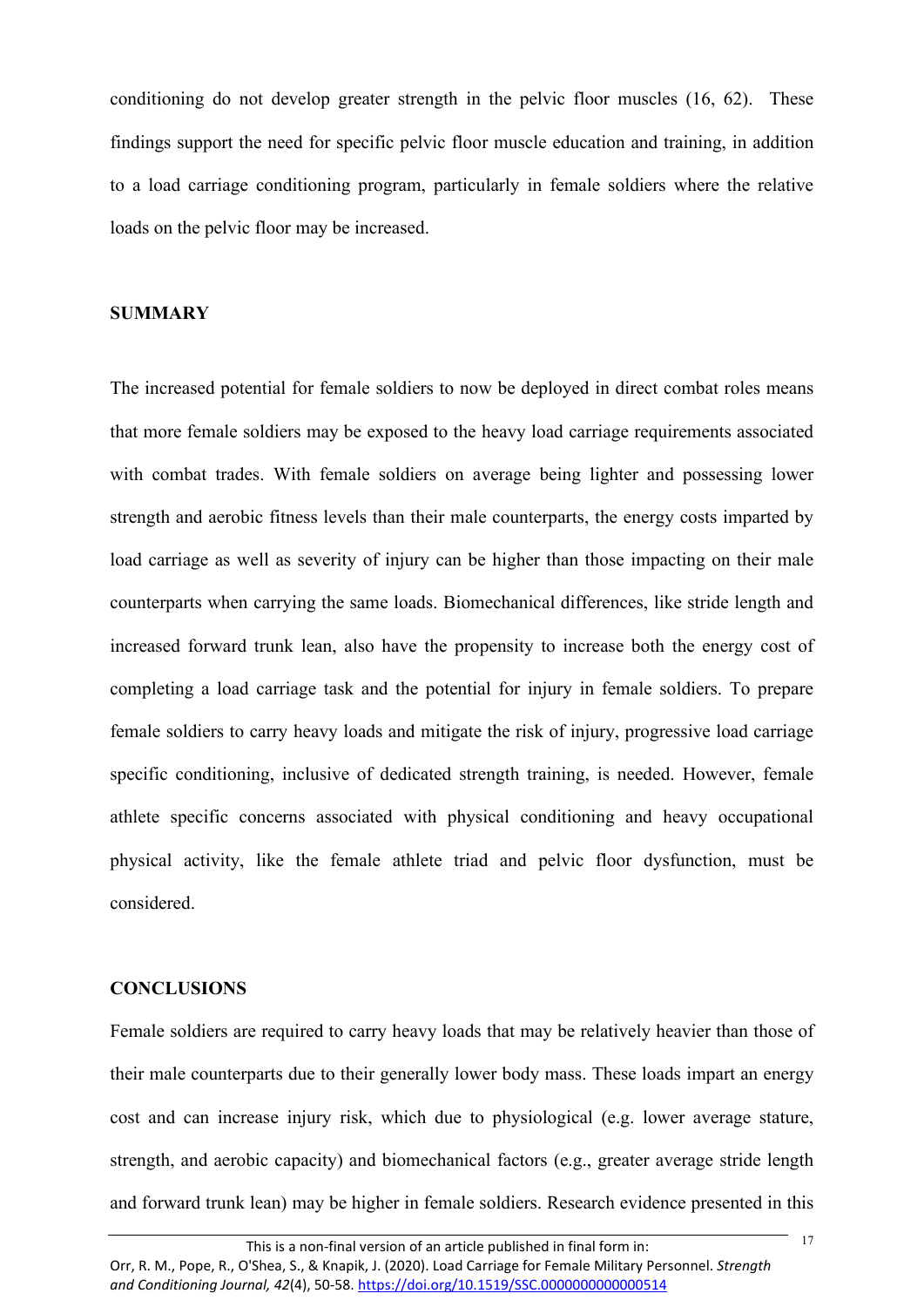paper details physical conditioning strategies to enhance load carriage performance and reduce associated risks specific to female soldiers. While some of this evidence is drawn from research in the context of female athletes, evidence from research in the military context is predominant. Noting the removal of sex restrictions for entry into combat trades, it is timely that the implementation of appropriate strategies to enhance load carriage performance and reduce associated risks among female soldiers is further explored.

# **REFERENCES**

- 1. Allison KF, Keenan KA, Sell TC, Abt JP, Nagai T, Deluzio J, McGrail M, and Lephart SM. Musculoskeletal, biomechanical, and physiological gender differences in the US military. *US Army Medical Department Journal* 2015: 12-22, 2015.
- 2. American College of Sports Medicine. The Female Athlete Triad. *Position Stand 25*, 1997.
- 3. Attwells R, Birrell SA, Hooper RH, and Mansfield NJ. Influence of carrying heavy loads on soldier's posture, movements and gait. *Ergonomics* 49: 1527-1537, 2006.
- 4. Baran K, Dulla J, Orr R, Dawes J, and Pope R. Duty loads carried by the LA sheriff's department deputies. *J Strength Cond Res* 26: 34-38, 2018.
- 5. Bartlett BA and Mitchell KS. Eating disorders in military and veteran men and women: A systematic review. *Int J Eat Disord* 48: 1057-1069, 2015.
- 6. Bhambhani Y and Maikala R. Gender differences during treadmill walking with graded loads: biomechanical and physiological comparisons. *Eur J Appl Physiol* 81: 75-83, 2000.
- 7. Booth CK. Not eating enough the trouble with combat rations. *Revue internationale des services de santé des forces armées*, 76: 93-96, 2013.
- 8. Booth CK. Combat rations and military performance-do soldiers on active service eat enough? *Asia Pacific Journal of Clinical Nutrition* 12: S2, 2003.
- 9. Burnes T and Army War Coll Carlisle Barracks PA. Contributions of Women to US Combat Operations. *Army War College Carlisle Barracks* PA, 2008.
- 10. Castelo-Branco C, Reina F, Montivero AD, Colodron M, and Vanrell JA. Influence of high-intensity training and of dietetic and anthropometric factors on menstrual cycle disorders in ballet dancers. *Gynecol Endocrinol* 22: 31-35, 2006.
- 11. Charteris J, Scott PA, and Nottrodt JW. Metabolic and kinematic responses of African women head loaded carriers under controlled conditions of load and speed. *Ergonomics*  32: 1539-1550, 1989.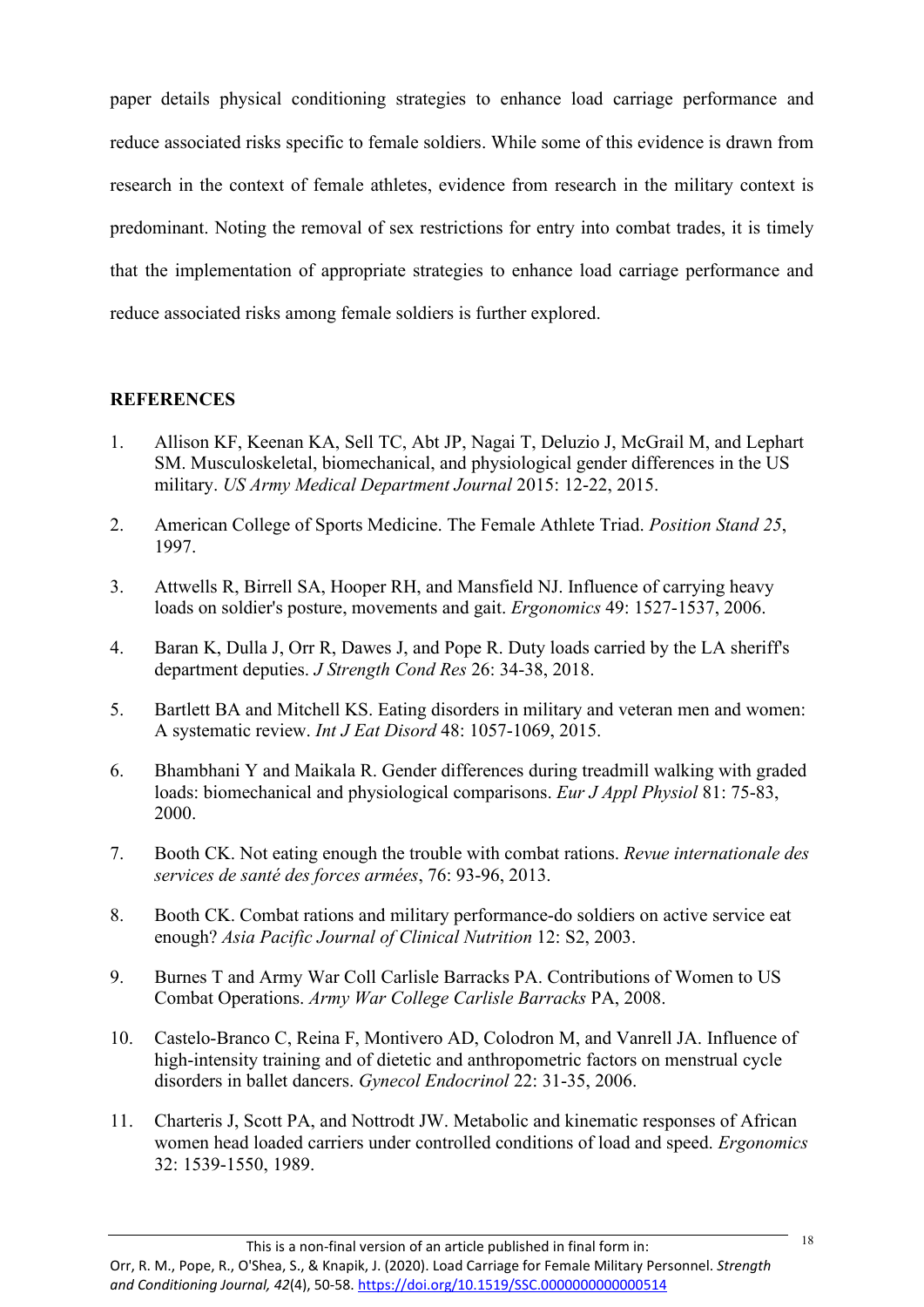- 12. Coleman TJ, Hamad NM, Shaw JM, Egger MJ, Hsu Y, Hitchcock R, Jin H, Choi CK, and Nygaard IE. Effects of walking speeds and carrying techniques on intra-abdominal pressure in women. *Int Urogynecol J* 26: 967-974, 2015.
- 13. Cosman F, Ruffing J, Zion M, Uhorchak J, Ralston S, Tendy S, McGuigan FE, Lindsay R, and Nieves J. Determinants of stress fracture risk in United States Military Academy cadets. *Bone* 55: 359-366, 2013.
- 14. Criner JA. Urinary incontinence in vulnerable populations: female soldiers. *Urologic Nursing* 21: 120-124, 2001.
- 15. Criner JA. *An exploratory study of the psychosocial effects of stress urinary incontinence and coping strategies among military women. PhD Dissertation.* University of Texas at Austin, 2006, pp 204.
- 16. da Silva Borin LCM, Nunes FR, and de Oliveira Guirro EC. Assessment of pelvic floor muscle pressure in female athletes. *PM&R* 5: 189-193, 2013.
- 17. Datta SR and Ramanathan NL. Ergonomic comparison of Seven Modes of Carrying Loads on the Horizontal Plane. *Ergonomics* 14: 269-278, 1971.
- 18. Davis G, Sherman R, Wong MF, McClure G, Perez R, Hibbert M, Davis G, Sherman R, Wong MF, McClure G, Perez R, and Hibbert M. Urinary incontinence among female soldiers. *Mil Med* 164: 182-187, 1999.
- 19. Davison S. The Combat Exclusion of Women in the Military: Paternalistic Protection or Military Need? *Australian Army Journal* IV: 59-79, 2007.
- 20. Dean C, and DuPont F. *The Modern Warrior's Combat Load - Dismounted Combat Operations in Afghanistan. Report from the US Army Center for Army Lessons Learned*, 2003.
- 21. Dumoulin C, Cacciari LP, and Hay‐Smith EJC. *Pelvic floor muscle training versus no treatment, or inactive control treatments, for urinary incontinence in women. Cochrane Database of Systematic Reviews 4, CD005654*, 2018.
- 22. Fischer JR, Berg, P.H. Urinary Incontinence in United States Air Force female crew. *Obstet Gynecol* 94: 532-536, 1999.
- 23. Fowler NE, Rodacki AL, and Rodacki CD. Changes in stature and spine kinematics during a loaded walking task. *Gait & Posture* 23: 133-141, 2006.
- 24. Fuster V, Jerez A, and Ortega A. Anthropometry and strength relationship: male-female differences. *Anthropologischer Anzeiger* 49-56, 1998.
- 25. Gephart LF, Doersch KM, Reyes M, Kuehl TJ, and Danford JM. Intraabdominal pressure in women during CrossFit exercises and the effect of age and parity. *Baylor University Medical Center Proceedings* 31: 289-293, 2018.
- 26. Gerten KA, Richter HE, Wheeler TL, 2nd, Pair LS, Burgio KL, Redden DT, Varner RE, and Hibner M. Intraabdominal pressure changes associated with lifting: implications for postoperative activity restrictions. *Am J Obstet Gynecol* 198: 306 e301-305, 2008.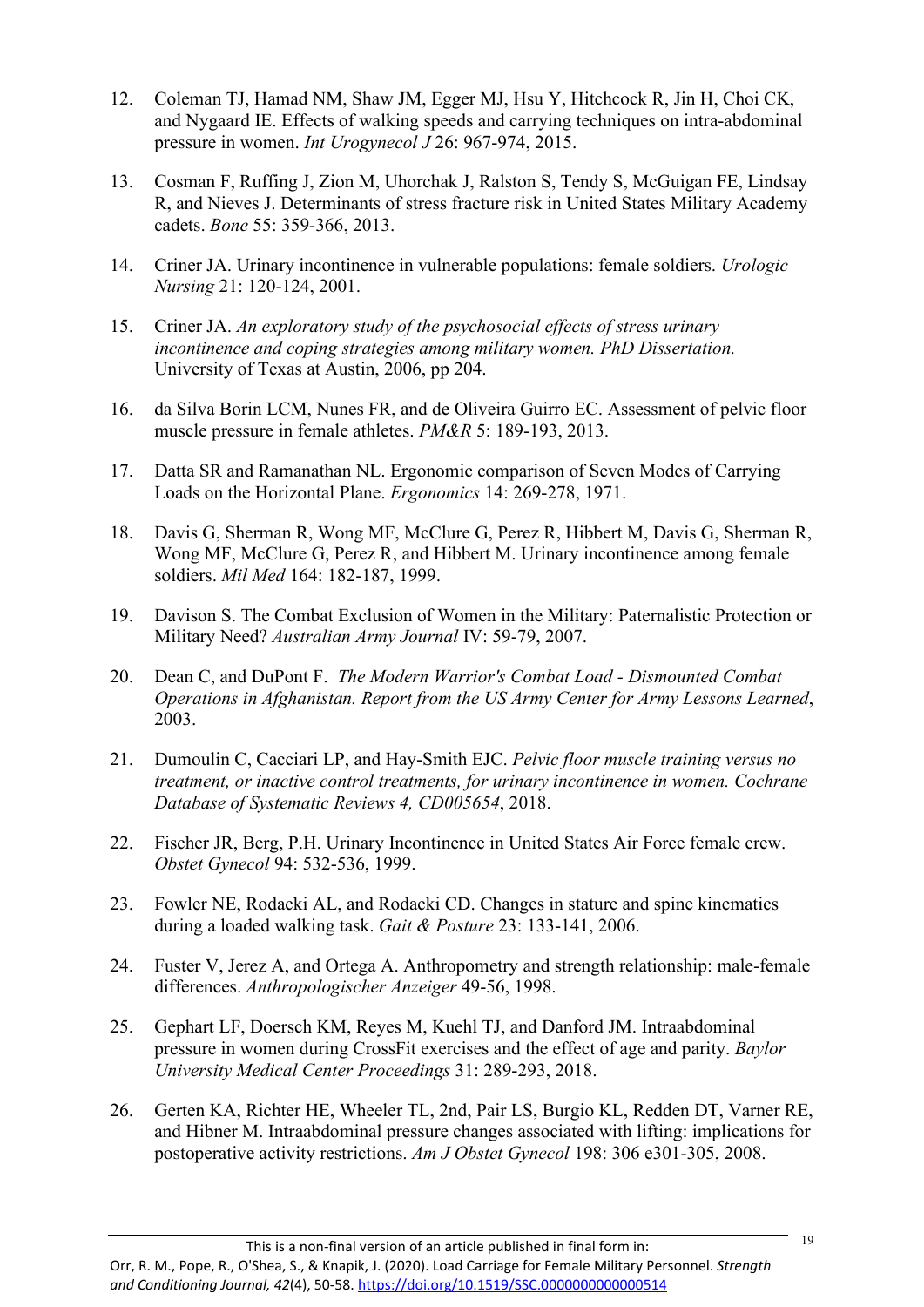- 27. Sheppard JM and Triplett NT. Program design for resistance training. In: *Essentials of strength training and conditioning 4th edition*. Haff, GG, and Triplett, NT, eds. Champaign, IL:Human Kinetics, 440, 2015.
- 28. Hagen S and Stark D. Conservative prevention and management of pelvic organ prolapse in women. *Cochrane Database of Systematic Reviews* 12, CD003882, 2011.
- 29. Harman E, Gutekunst DJ, Frykman PN, Sharp M, Nindl BC, Alemany JA, and Mello RP. Prediction of Simulated Battlefield physical performance from Field-Expedient Tests. *Mil Med* 173: 36-41, 2008.
- 30. Harman E, Han K-H, and Frykman PN. Load-speed interaction effects on the biomechanics of backpack load carriage. In: *RTO Meeting Proceedings 56: Soldier Mobility: Innovations in Load Carriage System Design and Evaluation, Kingston, Canada, 27-29 June 2000.* Research and Technology Organisation/North Atlantic Treaty Organization, 2001.
- 31. Harper WH, Knapik JJ, and de Pontbriand R. Equipment compatibility and performance of men and women during heavy load carriage. In: Proceedings of the Human Factors and Ergonomics Society 41st Annual Meeting, 1997. Los Angeles, CA: SAGE Publications, 41: 604-608, 1997.
- 32. Harper WH, Knapik JJ, and de Pontbriand R. Female Load-Carrying Performance. *Human Research & Engineering Directorate, Army Research Laboratory ARL-TR-1176: 124,* 1997.
- 33. Hawthorne G. *Measuring incontinence in Australia. Report.* Canberra: Commonwealth of Australia, 2006.
- 34. Haylen BT, De Ridder D, Freeman RM, Swift SE, Berghmans B, Lee J, Monga A, Petri E, Rizk DE, and Sand PK. An International Urogynecological Association (IUGA)/International Continence Society (ICS) joint report on the terminology for female pelvic floor dysfunction. *Neurourol Urodyn* 29: 4-20, 2010.
- 35. Holewijn M, Heus R, and Wammes LJA. Physiological strain due to load carrying in heavy footwear. *Eur J Appl Physiol* 65: 129-134, 1992.
- 36. Katch VL, Katch FI, and McArdle WD. Exercise physiology: nutrition, energy, and human performance. Philadelphia, PA: Lippincott Williams & Wilkins, 2015.
- 37. Kaufman A. Amenorrhea. *Family Medicine* 118: 10-12, 2009.
- 38. Keep L. Health Care For Women In Mobilization and Deployment. *Military Preventative Medicine: Mobilization and Deployment, Volume 1*: 341-362, 2003.
- 39. Knapik JJ. Physiological, Biomechanical and Medical Aspects of Soldier Load Carriage. In: *RTO Meeting Proceedings 56: Soldier Mobility: Innovations in Load Carriage System Design and Evaluation, Kingston, Canada, 27-29 June 2000.* Research and Technology Organisation/North Atlantic Treaty Organization, 2001.
- 40. Knapik JJ. Injuries and injury prevention during foot marching. *Journal of Special Operations Medicine* 14: 131-135, 2014.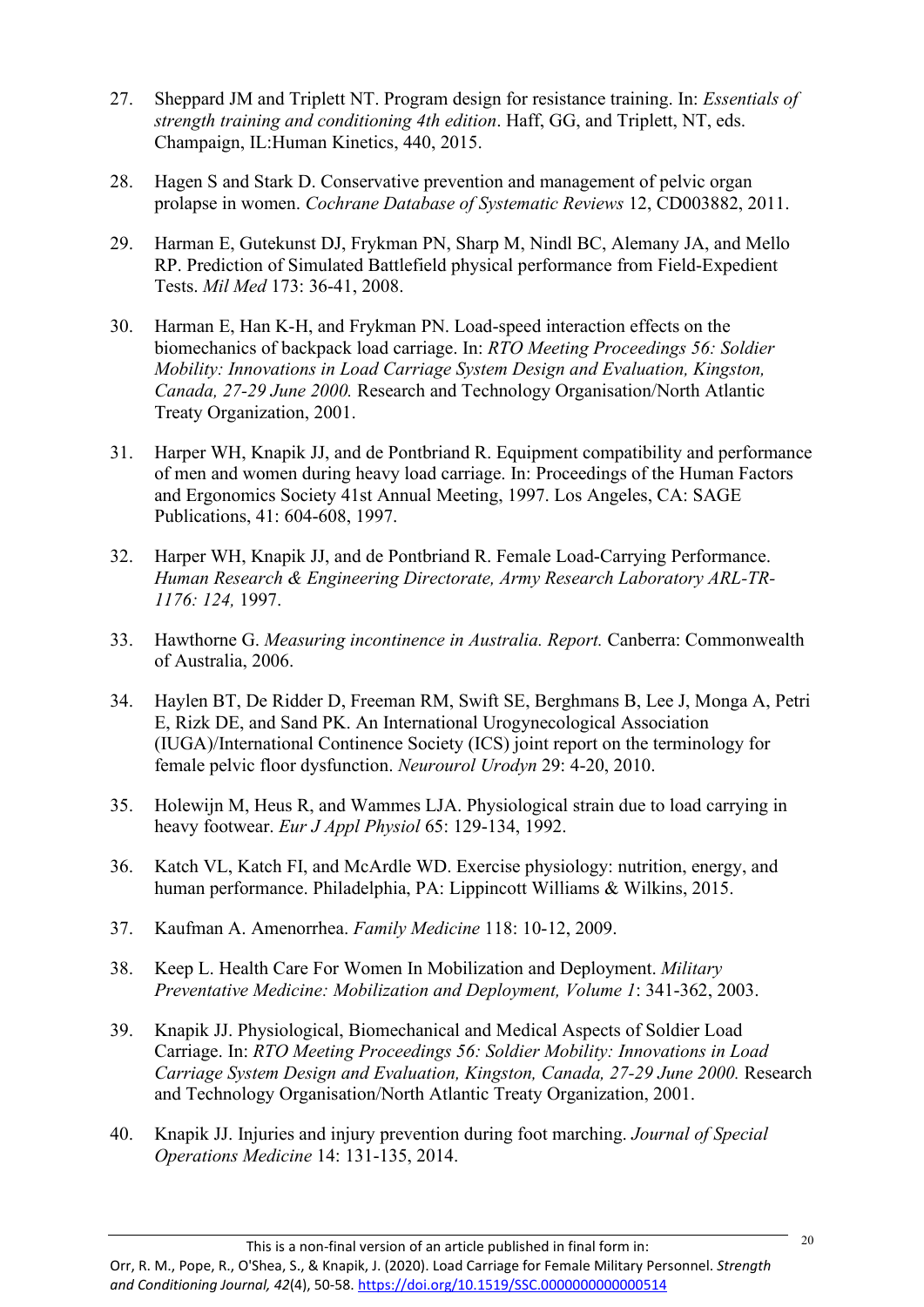- 41. Knapik JJ. The importance of physical fitness for injury prevention: Part 1. *Journal of Special Operations Medicine* 15: 123-127, 2015.
- 42. Knapik JJ, Bahrke M, Staab J, Reynolds KL, Vogel JA, and O'Connor J. *Frequency of Loaded Road March Training and Performance on a Loaded Road March. T13-90.*  Military Performance Division US Army Research Institute of Environmental Medicine, Natick: 52, 1990.
- 43. Knapik JJ, Darakjy S, and Hauret KG. Ambulatory physical activity during United States army basic combat training. *Int J Sports Med* 28: 106-115, 2007.
- 44. Knapik JJ, Harman EA, Steelman RA, and Graham BS. A systematic review of the effects of physical training on load carriage performance. *J Strength Cond Res* 26: 585- 597, 2012.
- 45. Knapik JJ, Reynolds K, Orr R, and Pope R. Load Carriage-Related Paresthesias (Part 1): Rucksack Palsy and Digitalgia Paresthetica. *Journal of Special Operations Medicine* 15: 37-42, 2016.
- 46. Knapik JJ, Reynolds K, Orr R, and Pope R. Load Carriage-Related Paresthesias (Part 2): Meralgia Paresthetica. *Journal of Special Operations Medicine* 17: 94, 2017.
- 47. Knapik JJ, Reynolds KL, and Harman E. Soldier load carriage: Historical, physiological, biomechanical, and medical aspects. *Mil Med* 169: 45-56, 2004.
- 48. Knapik JJ, Reynolds KL, Staab J, Vogel JA, and Jones B. Injuries associated with strenuous road marching. *Mil Med* 157: 64-67, 1992.
- 49. Kraemer W, Mazzetti S, Nindl BC, Gotshalk L, Volek J, Marx J, Dohi K, Gomez PS, Miles M, Fleck J, Newton R, and Keijo H. Effect of resistance training on women's strength/power and occupational performances. *Med Sci Sports Exerc* 33: 1011-1025, 2001.
- 50. Krupenevich R, Rider P, Domire Z, and DeVita P. Males and females respond similarly to walking with a standardized, heavy load. *Mil Med* 180: 994-1000, 2015.
- 51. Larson WI, Yavorek, T. Pelvic prolapse and urinary incontinence in nulliparous college women in relation to paratrooper training. *Int Urogynecol J* 18: 769-771, 2007.
- 52. Laubach LL. Comparative muscular strength of men and women: a review of the literature. *Aviat Space Environ Med* 47: 534-542, 1976.
- 53. Lauder TD, Williams MV, Campbell CS, Davis G, Sherman R, Pulos E. The female athlete triad: prevalence in military women. *Mil Med* 164:630-5, 1999
- 54. Lauder TD, Williams MV, Campbell CS, Davis GD, and Sherman RA. Abnormal eating behaviors in military women. *Med Sci Sports Exerc* 31: 1265-1271, 1999.
- 55. Li SS, Chan OH, Ng T, Kam L, Ng C, Chung W, and Chow DH. Gender Differences in Energy Expenditure During Walking With Backpack and Double-Pack Loads. *Human factors* 61: 203-213, 2019.
- 56. Ling W, Houston V, Tsai YS, Chui K, and Kirk J. Women's load carriage performance using modular lightweight load-carrying equipment. *Mil Med* 169: 914-919, 2004.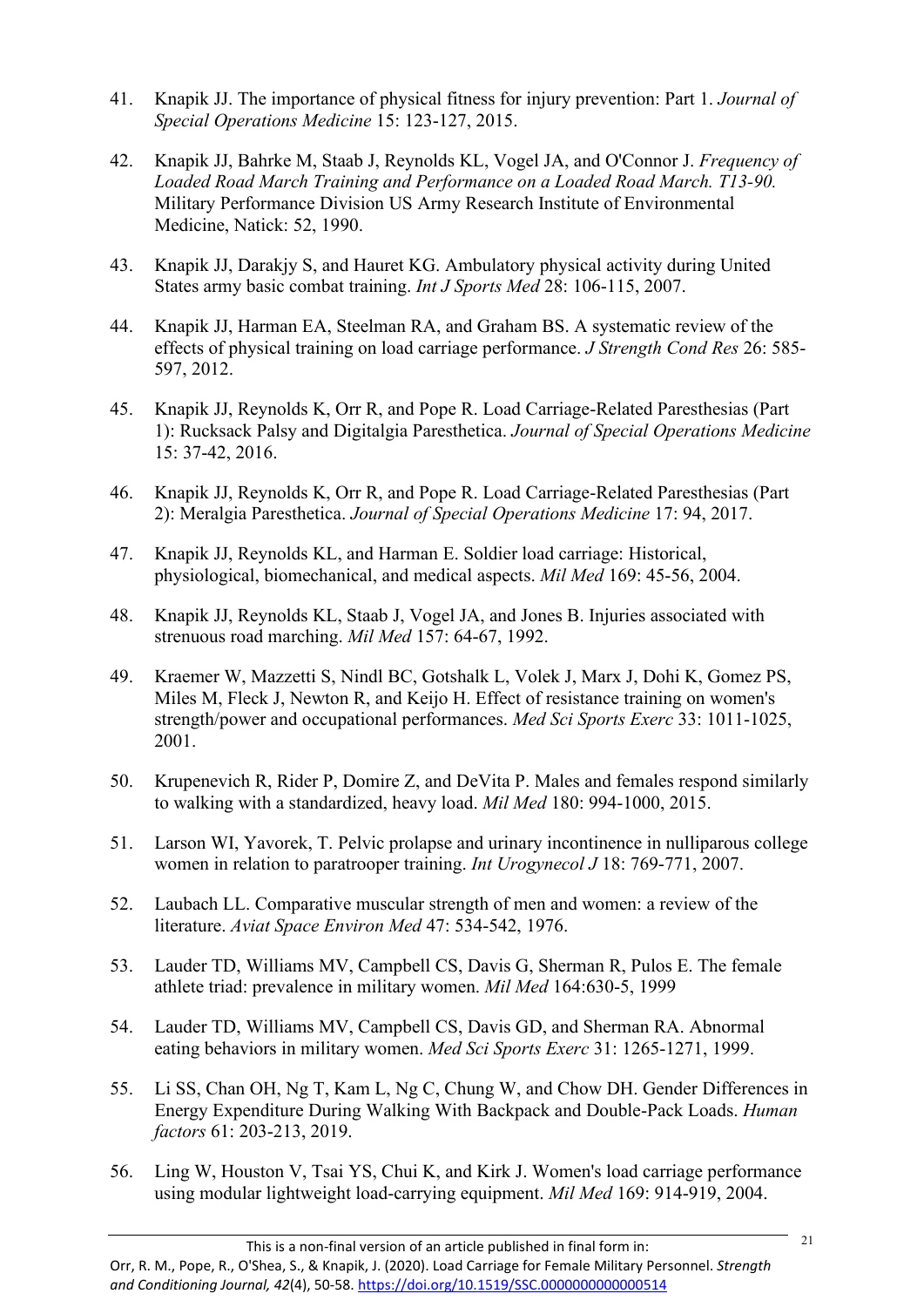- 57. Mala J, Szivak TK, Flanagan SD, Comstock BA, Laferrier JZ, Maresh CM, and Kraemer WJ. The role of strength and power during performance of high intensity military tasks under heavy load carriage. *US Army Medical Department J:* 3-11, 2015.
- 58. Marcason W. Female athlete triad or relative energy deficiency in sports (RED-S): is there a difference? *Journal of the Academy of Nutrition and Dietetics* 116: 744, 2016.
- 59. Martin PE and Nelson RC. The effect of carried loads on the walking patterns of men and women. *Ergonomics* 29: 1191-1202, 1986.
- 60. Matzkin E, Curry EJ, and Whitlock K. Female athlete triad: past, present, and future. *Journal of the American Academy of Orthopaedic Surgeons* 23: 424-432, 2015.
- 61. Meakin JR, Smith FW, Gilbert FJ, and Aspden RM. The effect of axial load on the sagittal plane curvature of the upright human spine in vivo. *J Biomech* 41: 2850-2854, 2008.
- 62. Middlekauff ML, Egger MJ, Nygaard IE, and Shaw JM. The impact of acute and chronic strenuous exercise on pelvic floor muscle strength and support in nulliparous healthy women. *Am J Obstet Gynecol* 215: 316. e311-316. e317, 2016.
- 63. Mountjoy M, Sundgot-Borgen J, Burke L, Carter S, Constantini N, Lebrun C, Meyer N, Sherman R, Steffen K, and Budgett R. The IOC consensus statement: beyond the female athlete triad—Relative Energy Deficiency in Sport (RED-S). *Br J Sports Med*  48: 491-497, 2014.
- 64. Nattiv A, Loucks AB, Manore MM, Sanborn CF, Sundgot-Borgen J, and Warren MP. American College of Sports Medicine position stand. The female athlete triad. *Med Sci Sports Exerc* 39: 1867-1882, 2007.
- 65. Nindl BC. Physical Training Strategies for Military Women's Performance Optimization in Combat-Centric Occupations. *J Strength Cond Res* 29 Suppl 11: S101- 106, 2015.
- 66. Nygaard IE, & Shaw, J.M. Physical activity and the pelvic floor. *Am J Obstet Gynecol*: 164-171, 2016.
- 67. Nygaard IE, Barber, M.D., Burgio, K.L., et al. Prevalence of symptomatic pelvic floor disorders in US women. *JAMA* 300: 1311–1316, 2008.
- 68. Obusek JP, Harman EA, Frykman PN, Palmer CJ, and Bills RK. The Relationship of Backpack Center of Mass Location To the Metabolic Cost of Load Carriage 1170. *Med Sci Sports Exerc* 29: 205, 1997.
- 69. Orloff HA and Rapp CM. The effects of load carriage on spinal curvature and posture. *Spine* 29: 1325-1329, 2004.
- 70. Orr R. The History of the Soldier's Load. *Australian Army Journal* VII: 67-88, 2010.
- 71. Orr R, Knapik J, and Pope R. Avoiding Program-Induced Cumulative Overload (PICO). *Journal of Special Operations Medicine* 16: 61-64, 2016.

This is a non-final version of an article published in final form in:

Orr, R. M., Pope, R., O'Shea, S., & Knapik, J. (2020). Load Carriage for Female Military Personnel. *Strength and Conditioning Journal, 42*(4), 50-58[. https://doi.org/10.1519/SSC.0000000000000514](https://doi.org/10.1519/SSC.0000000000000514)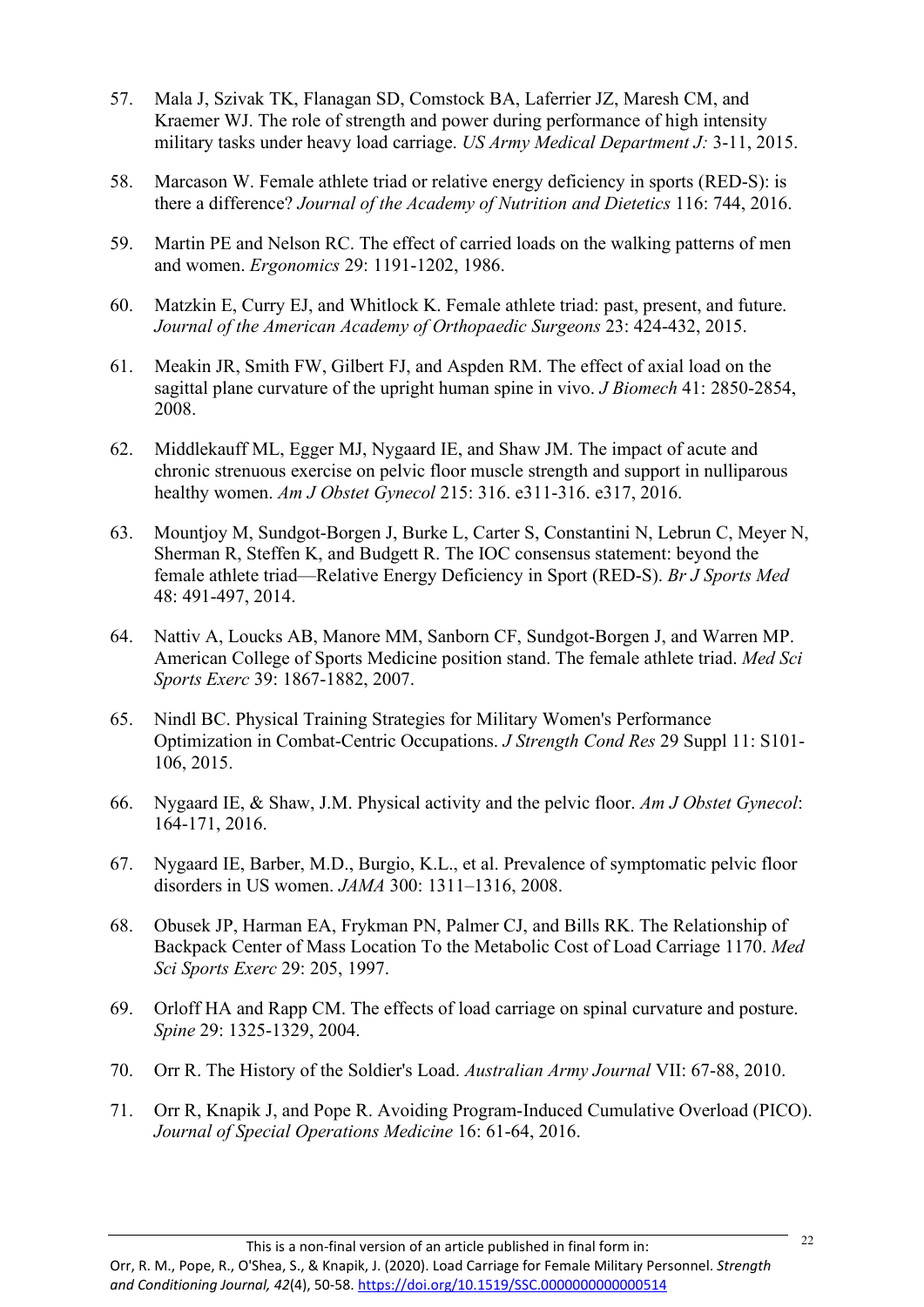- 72. Orr R and Moorby GM. *The physical conditioning optimisation project - a physical conditioning continuum review of the Army Recruit Training Course.* Department of Defence Canberra: AUST, 2006.
- 73. Orr R, Pope R, Johnston V, and Coyle J. Load carriage: Minimising soldier injuries through physical conditioning-A narrative review. *Journal of Military and Veterans' Health* 18: 31-38, 2010.
- 74. Orr RM and Pope R. Gender differences in load carriage injuries of Australian army soldiers. *BMC Musculoskelet Disord* 17: 488, 2016.
- 75. Orr RM, Pope R, Coyle J, and Johnston V. Occupational Loads Carried by Australian Soldiers on Military Operations. *Journal of Health Safety and the Environment* 31: 451- 467, 2015.
- 76. Orr RM, Pope R, Johnston V, and Coyle J. Soldier occupational load carriage: a narrative review of associated injuries. *International journal of injury control and safety promotion* 21: 388-396, 2014.
- 77. Patterson MJ, Roberts WS, Lau WM, and Prigg SK. *Gender and Physical Training Effects on Soldier Physical Competencies and Physiological Strain*. Technical Report 65 Defence Science and Technology Organisation, 2005.
- 78. Pederson AV, Stokke R, and Mamen A. Effects of extra load position on energy expenditure in treadmill running. *Eur J Appl Physiol* 102: 27-31, 2007.
- 79. Plowman S and Smith DL. *Exercise physiology for health, fitness, and performance*. Philadelphia, PA: Lippincott Williams & Wilkins, 491, 2007.
- 80. Polcyn AF, Bensel CK, Harman E, and Obusek JP. The effects of load weight: a summary analysis of maximal performance, physiological and biomechanical results from four studies of load carriage systems. In: RTO Meeting Proceedings 56: Soldier Mobility: Innovations in Load Carriage System Design and Evaluation, Kingston, Canada, 27-29 June 2000. Research and Technology Organisation/North Atlantic Treaty Organization, 2001.
- 81. Pope R. Prevention of pelvic stress fractures in female army recruits. *Mil Med* 164: 370- 373, 1999.
- 82. Pope R. *Prediction and prevention of lower limb injuries and attrition in army recruits.* PhD Dissertation Charles Sturt University, 2002, p 286.
- 83. Rauh MJ, Macera CA, Trone DW, Shaffer RA, and Brodine SK. Epidemiology of stress fracture and lower-extremity overuse injury in female recruits. *Med Sci Sports Exerc* 38: 1571-1577, 2006.
- 84. Rauh MJ, Nichols JF, and Barrack MT. Relationships among injury and disordered eating, menstrual dysfunction, and low bone mineral density in high school athletes: a prospective study. *Journal of Athletic Training* 45: 243-252, 2010.
- 85. Robertson RJ, Caspersen CJ, Allison TG, Skrinar GS, Abbott RA, and Metz KE. Differentiated perceptions of exertion and energy cost of young women while carrying loads. *Eur J Appl Physiol Occup Physiol* 49: 69-78, 1982.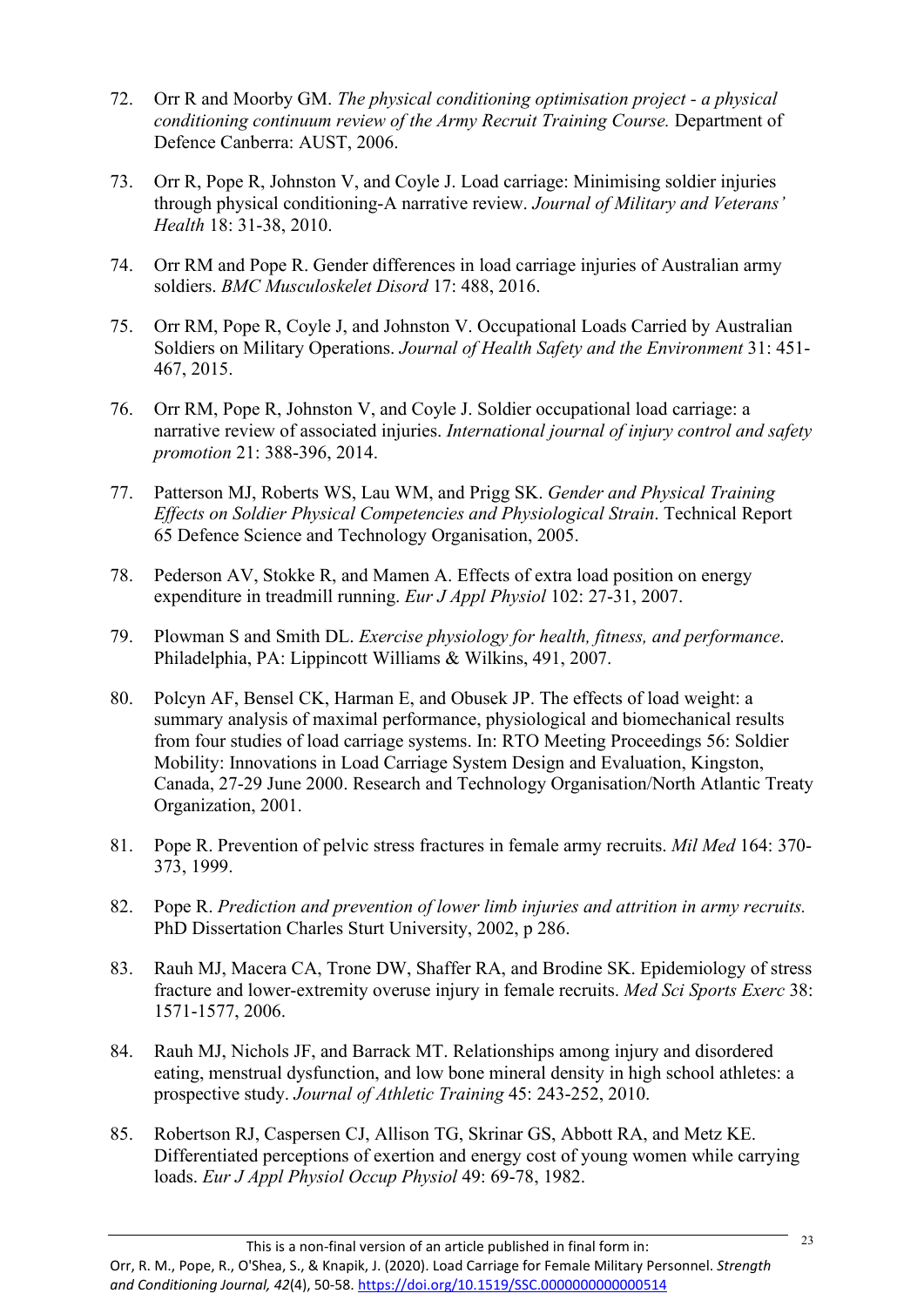- 86. Robinson J, Roberts A, Irving S, and Orr R. Aerobic Fitness is of Greater Importance Than Strength and Power in the Load Carriage Performance of Specialist Police. *International Journal of Exercise Science* 11: 987-998, 2018.
- 87. Ross RA. Stress fractures in Royal Marine recruits. Mil Med 167: 560-565, 2002.
- 88. Sargent D and Clarke R. *Strength and Conditioning for Female Athletes. Mobility for Performance in Female Athletes.* Marlborough:UK Crowood Press Limited 111-139, 2018.
- 89. Scott PA and Ramabhai L. Load Carrying: in situ Physiological responses of an infantry platoon. *Ergonomics* 2000: 18 - 24, 2000.
- 90. Seay JF. Biomechanics of Load Carriage--Historical Perspectives and Recent Insights. *J Strength Cond Res* 29 Suppl 11: S129-133, 2015.
- 91. Seay JF, Gregory VA, Frykman PN, Smith NI, and Fellin RE. Spatiotemporal Comparisons Between Male and Female Soldiers While Walking With Heavy Loads: 124 Board# 5 May 30 930 AM-1130 AM. *Med Sci Sports Exerc* 50: 11, 2018.
- 92. Shaw JM, Hamad NM, Coleman TJ, Egger MJ, Hsu Y, Hitchcock R, and Nygaard IE. Intra-abdominal pressures during activity in women using an intra-vaginal pressure transducer. *J Sports Sci* 32: 1176-1185, 2014.
- 93. Shaw JM and Nygaard IE. Role of chronic exercise on pelvic floor support and function. *Current opinion in urology* 27: 257-261, 2017.
- 94. Sheppard C and Waggener A. *Women in Combat.* Army War College Carlisle Barracks PA, 2007.
- 95. Steele N and Yoder LH. Military Women's Urinary Patterns Practices, and Complications in Deployment Settings. *Urologic Nursing* 33, 2013.
- 96. Stuempfle KJ, Drury DG, and Wilson AL. Effect of load position on physiological and perceptual responses during load carriage with an internal frame backpack. *Ergonomics* 47: 784-789, 2004.
- 97. Trego LL and Jordan PJ. Military Women's Attitudes Toward Menstruation and Menstrual Suppression in Relation to the Deployed Environment: Development and Testing of the MWATMS-9 (Short Form). *Women's Health Issues,* 20: 287-293, 2010.
- 98. Twombly SE and Schussman LC. Gender differences in injury and illness rates on wilderness backpacking trips. *Wilderness & Environmental Medicine* 6: 363-376, 1995.
- 99. Uustal Fornell E, Wingren G, and Kjolhede P. Factors associated with pelvic floor dysfunction with emphasis on urinary and fecal incontinence and genital prolapse: an epidemiological study. *Acta Obstet Gynecol Scand* 83: 383-389, 2004.
- 100. Woodman PJ, Swift SE, O'Boyle AL, Valley MT, Bland DR, Kahn MA, and Schaffer JI. Prevalence of severe pelvic organ prolapse in relation to job description and socioeconomic status: a multicenter cross-sectional study. *Int Urogynecol J Pelvic Floor Dysfunct* 17: 340-345, 2006.